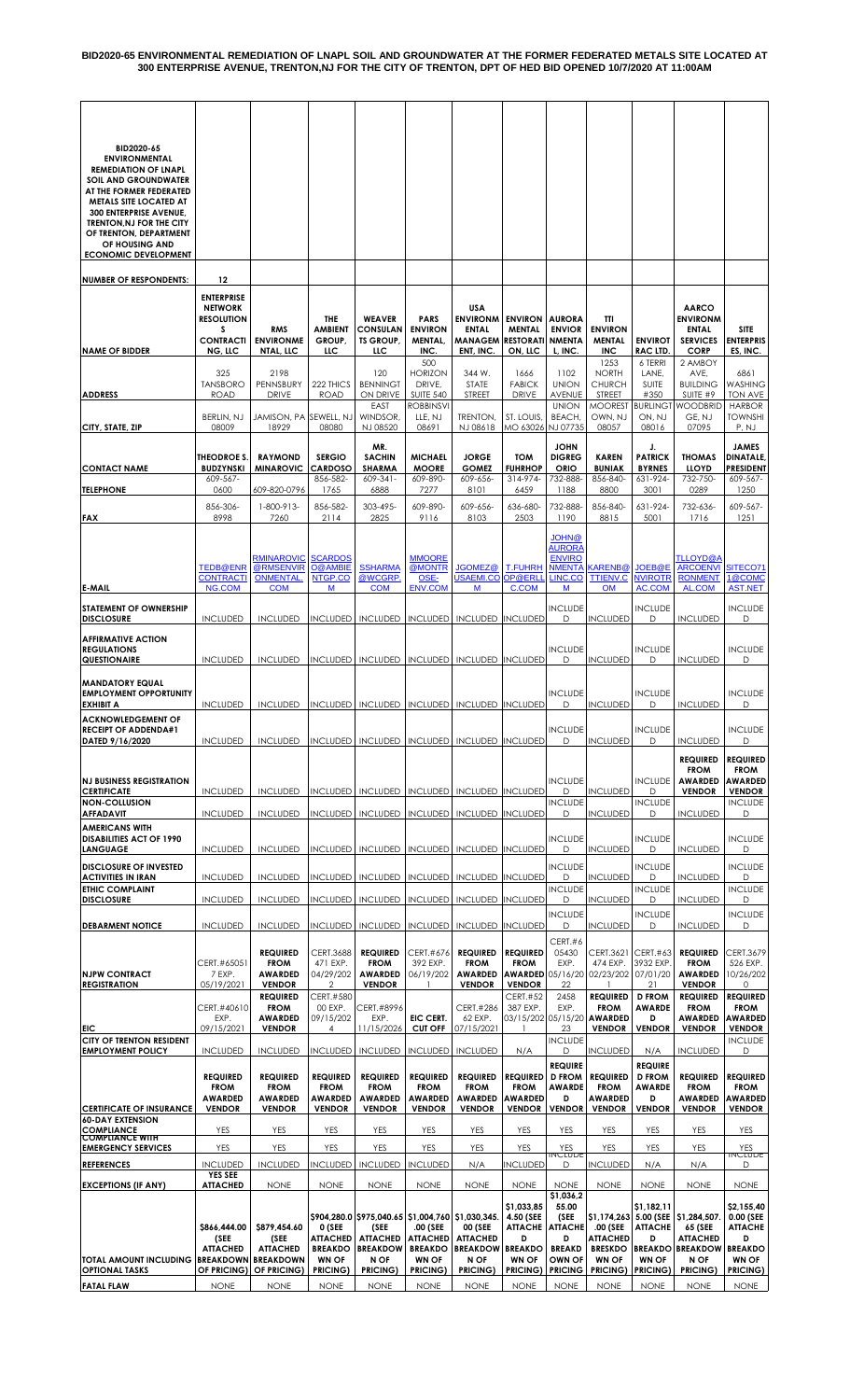| <b>Bid Item</b> |                                                                                                                             |               | Estimated <sup>(1)</sup> | Unit       | Total          | <b>RIG1NAL</b> |
|-----------------|-----------------------------------------------------------------------------------------------------------------------------|---------------|--------------------------|------------|----------------|----------------|
| No.             | Description                                                                                                                 | Units         | <b>Quantity</b>          | Price (\$) | Price (\$)     |                |
|                 |                                                                                                                             |               |                          |            |                |                |
| 1               | Pre-Remedial Activities                                                                                                     |               |                          |            | #800.00        |                |
|                 | 1. QAPP/SAPP (EPA compliant; draft and final)                                                                               | LS            |                          |            |                |                |
|                 | 2. Health & Safety Plan (OSHA HAZWOPER)                                                                                     | <b>LS</b>     |                          |            | \$ 650.00      |                |
|                 | 3. Permits and Approvals (City)                                                                                             | LS            |                          |            | 妆<br>750.00    |                |
|                 | 4. Kickoff meeting: project and site manager                                                                                | LS            |                          |            | 静<br>750.00    |                |
|                 |                                                                                                                             |               |                          |            |                |                |
|                 | task subtotal                                                                                                               |               |                          |            | 90.0282        |                |
| $\mathbf{2}$    | Excavation, stockpiling, test pits, interim groundwater                                                                     |               |                          |            |                |                |
|                 | remdiation, construction                                                                                                    |               |                          |            |                |                |
|                 | 1. Mobilization/Demobilization                                                                                              | LS            |                          |            | 414,000.00     |                |
|                 | 2. Breaking, Excavation and Stockpiling: Concrete slabs                                                                     | YD            | 40                       | 50.00      | 42,000.00      |                |
|                 | 3. Excavation and Stockpiling: overburden for reuse (0.0 to                                                                 | YD            | 1410                     | S.00       | 87,050.00      |                |
|                 | 7.0 feet bgs)<br>4. Excavation and Stockpiling: smear and saturated zone,                                                   | YD            | 2300                     |            | 324,150.00     |                |
|                 | petroleum-contaminated soil (~7.0 to ~15 feet bgs)                                                                          |               |                          | 1050       |                |                |
|                 | 5. Interim groundwater extraction (vac truck and/or other                                                                   | Days          | $\overline{2}$           | 2100       | 44,200.00      | $\mathscr{L}$  |
|                 | equipment, and operator/crew over 2 days)                                                                                   |               | 1410                     | 4.00       | 45,640.00      |                |
|                 | 6a. Site restoration: backfilling with overburden; grading<br>6b. Site restoration: Ccovering backfilled area with topsoil. | YD<br>sq. ft. | 8,900                    |            |                |                |
|                 | Grade and seed                                                                                                              |               |                          | ا ما ،     | 45,929.00      |                |
|                 |                                                                                                                             |               |                          |            |                |                |
|                 | task subtotal                                                                                                               |               |                          |            | 262,469.00     |                |
| 3               | Disposal                                                                                                                    |               |                          |            |                |                |
|                 | 1. Contaminated soil                                                                                                        | NT            | 3100                     | 49.00      | 15190.80       |                |
|                 | 2. Waste Classification: Contaminated soil                                                                                  | LS            |                          |            | \$2800.00      |                |
|                 | 3. Heavy petroleum LNAPL and water                                                                                          | Gal           | 10000                    | 749        | 44900.00       |                |
|                 | 4. Waste from decontamination (if required)                                                                                 | LS            |                          |            | 875.00<br>₫    |                |
|                 |                                                                                                                             |               |                          |            |                |                |
|                 | task subtotal                                                                                                               |               |                          |            | 160475.00      |                |
| 4               | Post-remediation sampling                                                                                                   |               |                          |            |                |                |
|                 | 1. Post-excavation soil sampling for EPH and laboratory                                                                     | EA            | 20                       | 400.00     | #8,000.00      |                |
|                 | analysis                                                                                                                    |               |                          |            |                |                |
|                 | 2. Post-excavation soil sampling contingency for PAH and                                                                    | EA            | 5                        | 150.00     | <b>当てらの、わつ</b> |                |
|                 | laboratory analysis                                                                                                         |               |                          |            |                |                |
|                 | task subtotal                                                                                                               |               |                          |            | 48,750.00      |                |
|                 |                                                                                                                             |               |                          |            |                |                |
|                 | Reporting (Remedial Action Report)                                                                                          | LS            |                          |            | 0.00164        |                |
|                 |                                                                                                                             |               |                          |            |                |                |
|                 | SUBTOTAL (Tasks 1 through 5)                                                                                                |               |                          |            | 240744.0090    |                |
|                 |                                                                                                                             |               |                          |            |                |                |
| 6               | Project Management: scheduling, workscope implementation,                                                                   | LS            |                          |            | 43,600,00      |                |
|                 | billing (maximum 5% of subtotal of tasks 1 through 5)                                                                       |               |                          |            |                |                |
|                 |                                                                                                                             |               |                          |            |                |                |
|                 | <b>TOTAL (BID ITEMS 1-6)</b>                                                                                                |               |                          |            | 5244344.00     |                |
|                 |                                                                                                                             |               |                          |            |                |                |
|                 | <b>OPTIONAL TASKS</b><br>Monitoring Well Installation and Gauging                                                           |               |                          |            |                |                |
| Alt-1           | 1. Well Installation (one, 4-inch diameter, PVC well, installed                                                             | LS            |                          |            | 0.007.84       |                |
|                 | up to 15 feet deep with stick up mount, professionally-                                                                     |               |                          |            |                |                |
|                 |                                                                                                                             |               |                          |            | #2,000.00      |                |
|                 | surveyed, forms)                                                                                                            |               |                          |            |                |                |
|                 | 2. Well Gauging (10 wells; monthly for two months)                                                                          | LS            |                          |            |                |                |
|                 | task subtotal                                                                                                               |               |                          |            | 25,500.00      |                |
|                 |                                                                                                                             |               |                          |            |                |                |
| $Alt-2$         | Concrete sampling and disposal                                                                                              | LS            | $\mathbf{I}$             |            | 1,800.00       |                |
|                 | 1. Concrete: Characterization                                                                                               |               | 700                      |            | 步              |                |
|                 | 2. Concrete: Existing and recently stockpiled                                                                               | NT            |                          | 27.00      | 18,900.00      |                |
|                 | task subtotal                                                                                                               |               |                          |            |                |                |
|                 |                                                                                                                             |               |                          |            | 420,700.00     |                |
|                 |                                                                                                                             |               |                          |            |                |                |
| $Alt-3$         | Disposal of Soil as "Hazardous" for lead                                                                                    |               |                          |            |                |                |
|                 | 1. Contaminated soil: Hazardous                                                                                             | NT            | 3100                     | 189.00     | 7585900.00     |                |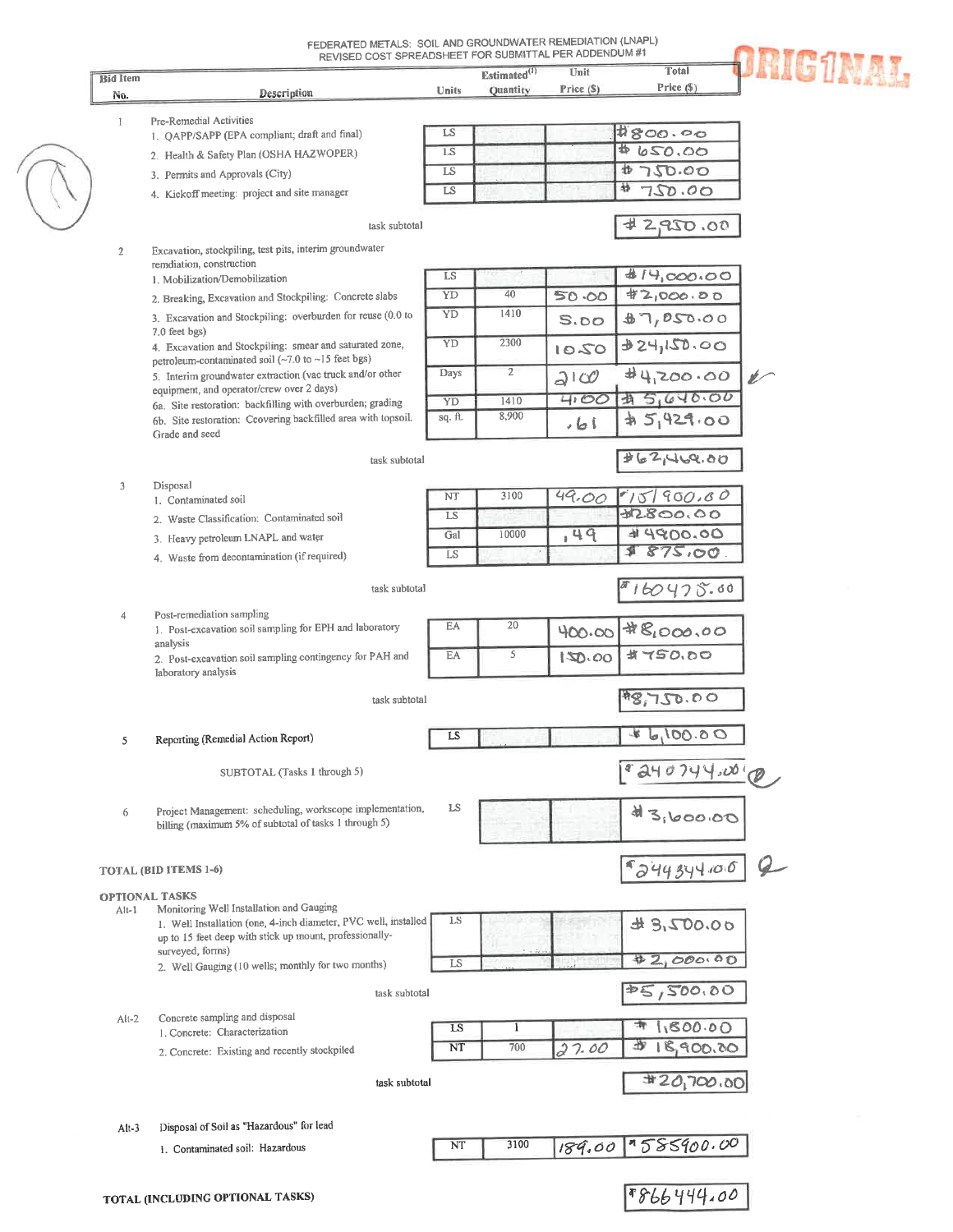#### **EXCEPTIONS** (IF NONE, PLEASE NOTE)

| Line item 2.5 includes 8 hrs/day of vacuum truck services            |
|----------------------------------------------------------------------|
| Line item 2.6a includes RCP material as per approved SEC Plan        |
| Line item 3.1 assumes soils will be accepted to the proposed facilit |
| ALT-3 price assumes soilsare RCRC hazardous for D008 only            |
| ALT-3 assumes no UHC exists and meets 10 times treatment standards   |
|                                                                      |
|                                                                      |
|                                                                      |
|                                                                      |
|                                                                      |
|                                                                      |
|                                                                      |
|                                                                      |
|                                                                      |
|                                                                      |
|                                                                      |
|                                                                      |

BID2020-65 ENVIRONMENTAL REMEDIATION OF LNAPL SOIL AND GROUNDWATER AT THE FORMER FEDERATED METALS SITE 300 ENTERPRISE AVENUE, TRENTON, NJ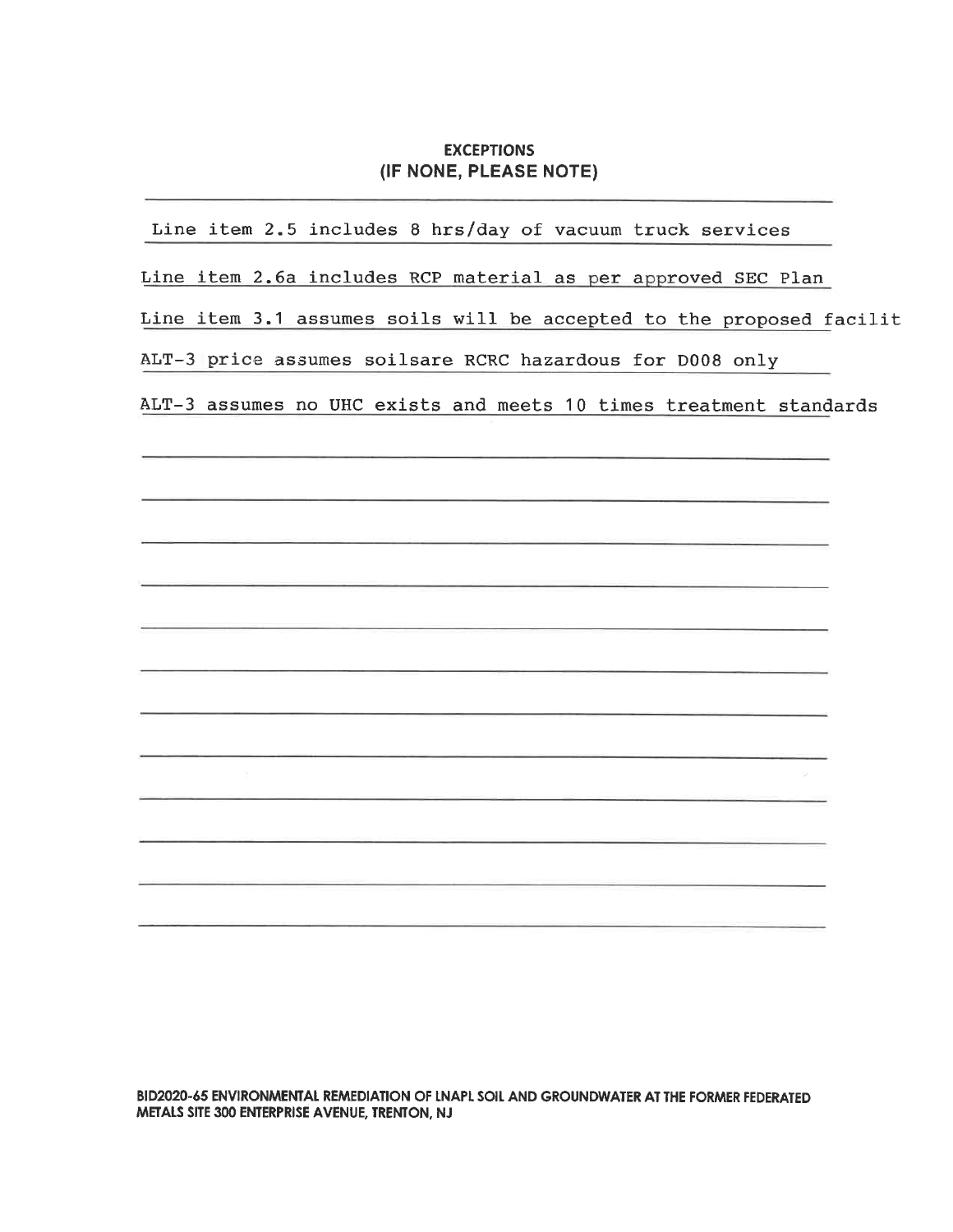| <b>Bid Item</b> | REVISED COST SPREADSHEET FOR SUBMITTAL PER ADDENDUM #1                                                                                    |              | Estimated <sup>(1)</sup> | Unit        | Total        |
|-----------------|-------------------------------------------------------------------------------------------------------------------------------------------|--------------|--------------------------|-------------|--------------|
| No.             | Description                                                                                                                               | <b>Units</b> | Quantity                 | Price $(S)$ | Price (S)    |
| 1               | Pre-Remedial Activities                                                                                                                   |              |                          |             |              |
|                 | 1. QAPP/SAPP (EPA compliant, draft and final)                                                                                             | LS           |                          |             | \$500.00     |
|                 | 2. Health & Safety Plan (OSHA HAZWOPER)                                                                                                   | <b>LS</b>    |                          |             | \$300.00     |
|                 | 3. Permits and Approvals (City)                                                                                                           | LS           |                          |             | \$120.00     |
|                 | 4. Kickoff meeting: project and site manager                                                                                              | LS           |                          |             | \$450.00     |
|                 | task subtotal                                                                                                                             |              |                          |             | \$1,370.00   |
| 2               | Excavation, stockpiling, test pits, interim groundwater<br>remdiation, construction                                                       |              |                          |             |              |
|                 | 1. Mobilization/Demobilization                                                                                                            | LS           |                          |             | \$11,280.00  |
|                 | 2. Breaking, Excavation and Stockpiling: Concrete slabs                                                                                   | YD           | 40                       | \$70.00     | \$2,800.00   |
|                 | 3. Excavation and Stockpiling: overburden for reuse (0.0 to<br>7.0 feet bgs)                                                              | YD           | 1410                     | \$5.00      | \$7,050.00   |
|                 | 4. Excavation and Stockpiling: smear and saturated zone,<br>petroleum-contaminated soil $(-7.0 \text{ to } -15 \text{ feet} \text{ bgs})$ | YD           | 2300                     | \$7.50      | \$17,250.00  |
|                 | 5. Interim groundwater extraction (vac truck and/or other<br>equipment, and operator/crew over 2 days)                                    | Days         | $\overline{2}$           | \$1,800.00  | \$3,600.00   |
|                 | 6a. Site restoration: backfilling with overburden; grading                                                                                | YD           | 1410                     | \$5.00      | \$7,050.00   |
|                 | 6b. Site restoration: Ccovering backfilled area with topsoil.<br>Grade and seed                                                           | sq. ft.      | 8,900                    | \$2.00      | \$17,800.00  |
|                 | task subtotal                                                                                                                             |              |                          |             | \$66,830.00  |
| 3               | Disposal                                                                                                                                  |              |                          |             |              |
|                 | 1. Contaminated soil                                                                                                                      | NT           | 3100                     | \$59.00     | \$182,900.00 |
|                 | 2. Waste Classification: Contaminated soil                                                                                                | LS           |                          |             | \$2,200.00   |
|                 | 3. Heavy petroleum LNAPL and water                                                                                                        | Gal          | 10000                    | \$0.58      | \$5,800.00   |
|                 | 4. Waste from decontamination (if required)                                                                                               | LS           |                          |             | \$1,000.00   |
|                 | task subtotal                                                                                                                             |              |                          |             | \$191,900.00 |
| 4               | Post-remediation sampling<br>1. Post-excavation soil sampling for EPH and laboratory<br>analysis                                          | EA           | 20                       | \$82.50     | \$1,650.00   |
|                 | 2. Post-excavation soil sampling contingency for PAH and<br>laboratory analysis                                                           | EA           | 5                        | \$103.12    | \$515.60     |
|                 | task subtotal                                                                                                                             |              |                          |             | \$2,165.00   |
| 5               | Reporting (Remedial Action Report)                                                                                                        | LS           |                          |             | \$3,000.00   |
|                 |                                                                                                                                           |              |                          |             |              |
|                 | SUBTOTAL (Tasks 1 through 5)                                                                                                              |              |                          |             | \$265,265.60 |
| 6               | Project Management: scheduling, workscope<br>implementation, billing (maximum 5% of subtotal of tasks 1<br>through 5)                     | LS           |                          |             | \$2,200.00   |
|                 | TOTAL (BID ITEMS 1-6)                                                                                                                     |              |                          |             | \$267,465.60 |
|                 | <b>OPTIONAL TASKS</b>                                                                                                                     |              |                          |             |              |
| Alt-1           | Monitoring Well Installation and Gauging<br>1. Well Installation (one, 4-inch diameter, PVC well,                                         | LS           |                          |             |              |
|                 | installed up to 15 feet deep with stick up mount,<br>professionally-surveyed, forms)                                                      |              |                          |             | 5,150.00     |
|                 | 2. Well Gauging (10 wells; monthly for two months)                                                                                        | LS           |                          |             | \$1,800.00   |
|                 | task subtotal                                                                                                                             |              |                          |             | \$6,950.00   |
| $Alt-2$         | Concrete sampling and disposal<br>1. Concrete: Characterization                                                                           | LS           | 1                        |             | \$550.00     |
|                 | 2. Concrete: Existing and recently stockpiled                                                                                             | NT           | 700                      | \$70.00     | \$49,000.00  |
|                 | task subtotal                                                                                                                             |              |                          |             | \$49,550.00  |
|                 |                                                                                                                                           |              |                          |             |              |
| $Alt-3$         | Disposal of Soil as "Hazardous" for lead<br>1. Contaminated soil: Hazardous                                                               |              |                          |             |              |
|                 |                                                                                                                                           | NT           | 3100                     | \$179.19    | \$555,489.00 |
|                 | TOTAL (INCLUDING OPTIONAL TASKS)                                                                                                          |              |                          |             |              |
|                 |                                                                                                                                           |              |                          |             | \$879,454.60 |

 $\overline{z}$ 

L.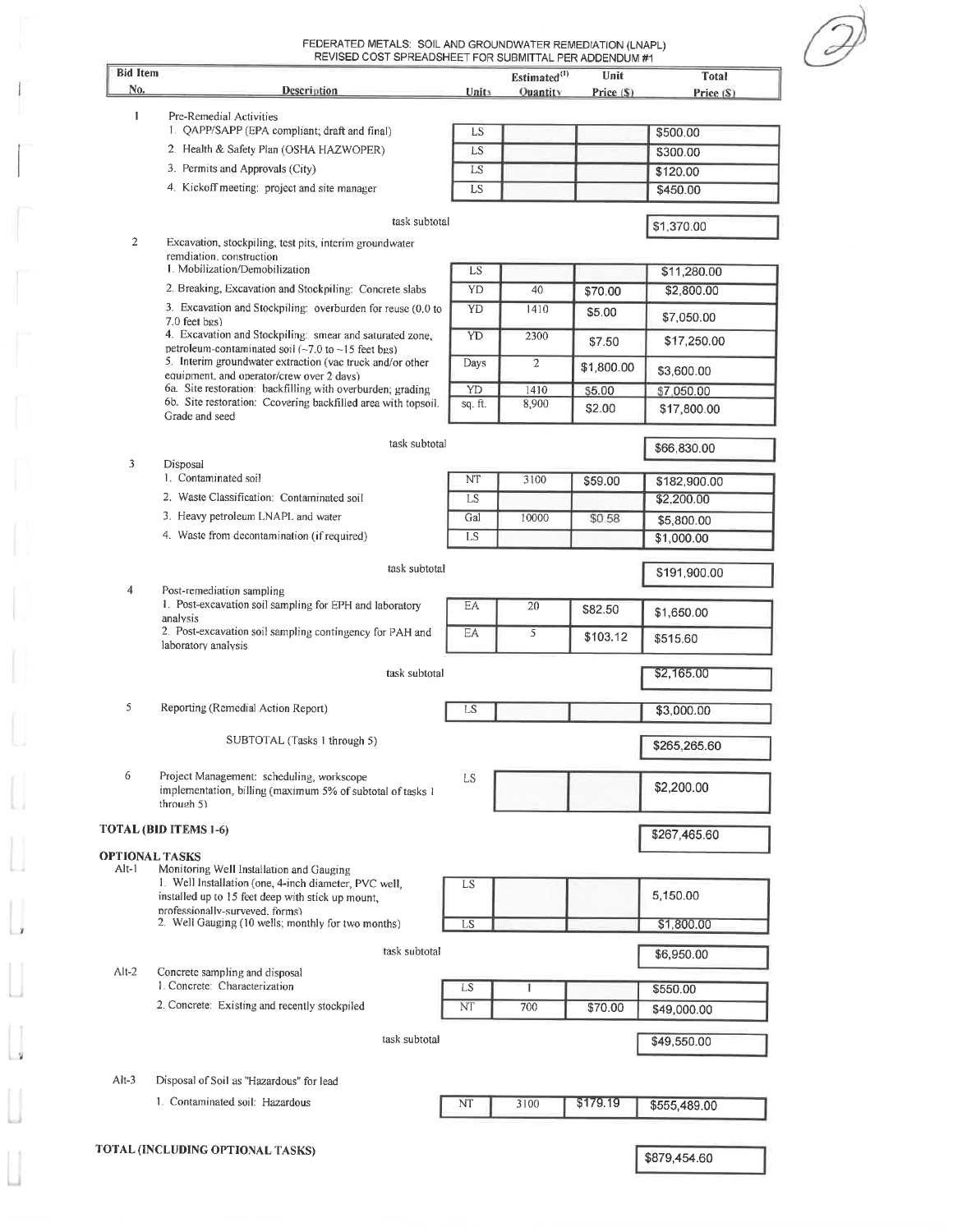

# **SECTION 6: COST ESTIMATE**

The RMS cost to complete the RA Tasks 1 through 6 is \$267,465.60. The cost sheet is provided on the following page followed by our detailed rate sheet. Work will be performed in accordance with mutually agreed upon terms and conditions to be negotiated at the time of project award.

This fee proposal includes RMS's LSRP, staff rates, subcontractor rates and schedule of miscellaneous charges to meet the City's objectives outlined in the RFP. Our rates for this project are provided below.

| <b>Billing Title</b>                          | <b>Billing Rate/Hour</b> |
|-----------------------------------------------|--------------------------|
| Administrative Support Staff                  | \$60.00                  |
| <b>Staff Environmental Scientist</b>          | \$80.00                  |
| <b>Senior Environmental Scientist</b>         | \$90.00                  |
| <b>Principal Environmental Scientist</b>      | \$120.00                 |
| Licensed Site Remediation Professional (LSRP) | \$150.00                 |

#### **Contracted Services**

Includes subconsultants, contracted labor, subprofessionals, subcontractors

#### **Direct Expenses**

Disbursements to agencies, vendors and suppliers including equipment; interstate transportation; permit applications, review, and similar fees; printing, plotting, reproduction, binding and other graphic services outside computer services; title, research, and data services; courier and express services; project field office expenses; and out-of-state telephone costs

#### **Other Charges**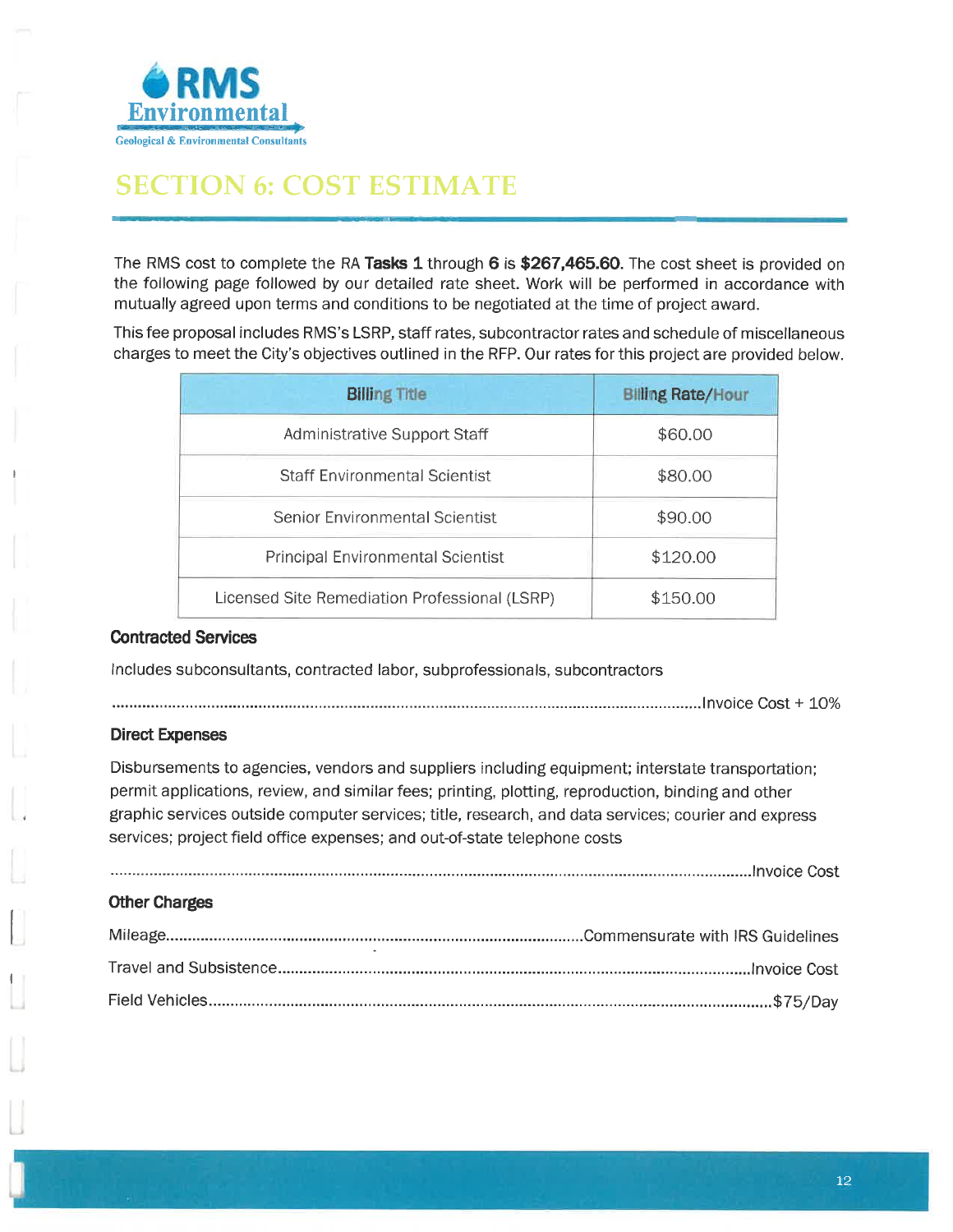

**Geological & Environmental Consultants** 

#### Schedule of Professional Fees

| Licensed Site Remediation Professional (LSRP)<br>\$150/hour<br>\$120/hour<br>Senior Hydrogeologists/Engineers/Project Manager<br>\$90/hour<br>\$ 85/hour<br>\$<br>90/hour<br>\$ 80/hour<br>\$70/hour<br>\$60/hour |
|-------------------------------------------------------------------------------------------------------------------------------------------------------------------------------------------------------------------|
|                                                                                                                                                                                                                   |
| \$<br>$90$ /day                                                                                                                                                                                                   |
| \$<br>300/day                                                                                                                                                                                                     |
| \$<br>70/day                                                                                                                                                                                                      |
| \$<br>60/day<br>\$                                                                                                                                                                                                |
| 100/day<br>\$                                                                                                                                                                                                     |
| 80/day<br>\$<br>$40$ /day                                                                                                                                                                                         |
| \$<br>$100$ /day                                                                                                                                                                                                  |
| \$<br>60/day                                                                                                                                                                                                      |
| \$<br>70/day                                                                                                                                                                                                      |
| $100$ /day<br>\$                                                                                                                                                                                                  |
| \$4.00/well                                                                                                                                                                                                       |
| \$<br>$120$ /day                                                                                                                                                                                                  |
| \$<br>$100$ /day                                                                                                                                                                                                  |
| \$<br>70/day                                                                                                                                                                                                      |
| \$<br>$40$ /day                                                                                                                                                                                                   |
| \$<br>$125$ /day                                                                                                                                                                                                  |
| \$<br>160/event                                                                                                                                                                                                   |
| \$<br>7/bailer                                                                                                                                                                                                    |
| \$<br>15/100ft                                                                                                                                                                                                    |
| \$<br>$7/100$ ft                                                                                                                                                                                                  |
| \$0.65/mile                                                                                                                                                                                                       |
| \$<br>13/sock                                                                                                                                                                                                     |
| \$125/drum                                                                                                                                                                                                        |
| \$0.75/ft                                                                                                                                                                                                         |
| \$125/pin                                                                                                                                                                                                         |
| $Cost + 10\%$                                                                                                                                                                                                     |
| $Cost + 10\%$                                                                                                                                                                                                     |
|                                                                                                                                                                                                                   |
| \$260/hour or \$2,080/diem                                                                                                                                                                                        |
| \$240/hour or \$1,920/diem<br>\$185/hour or \$1,480/diem                                                                                                                                                          |
| \$160/hour or \$1,280/diem                                                                                                                                                                                        |
|                                                                                                                                                                                                                   |

\*Field work for these projects is charged in half day increments. Overtime is charged at 1.5 times the regular rate, and weekend time at 2 times regular rate. Chargeable time commences when personnel leave the office.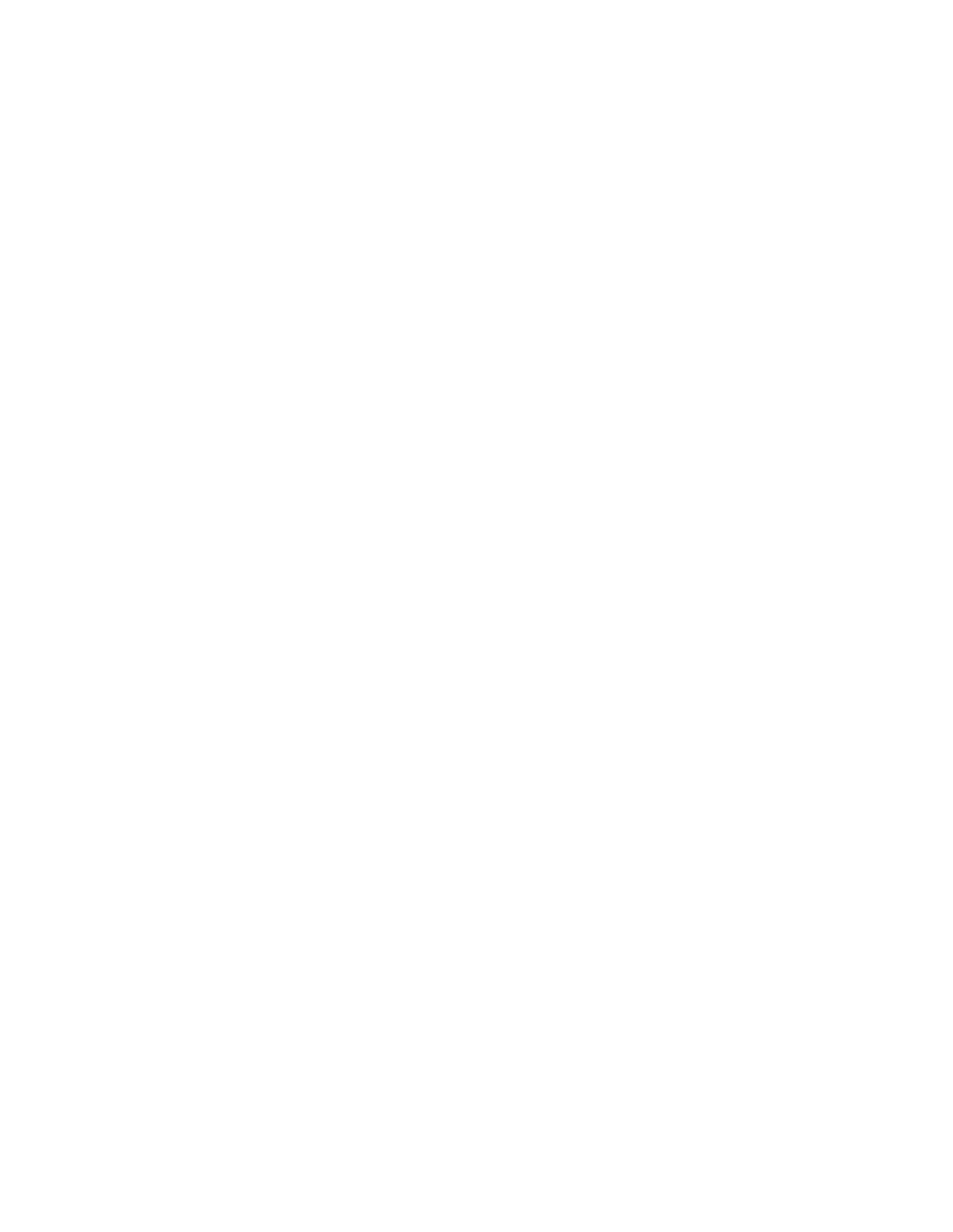## FEDERATED METALS: SOIL AND GROUNDWATER REMEDIATION (LNAPL)<br>REVISED COST SPREADSHEET FOR SUBMITTAL PFR ADDENDIM #1

 $\subset$ 

 $\sqrt{2}$ 

| <b>Bid Item</b>                                                    | <b>COOT OF READORTEET FOR SOBMITTAL FER ADDENDUM #1</b>                                                        |                |             | Estimated <sup>®</sup> | Unit       |                           | <b>Total</b>          |
|--------------------------------------------------------------------|----------------------------------------------------------------------------------------------------------------|----------------|-------------|------------------------|------------|---------------------------|-----------------------|
| No.                                                                | Description                                                                                                    | Units          |             | Quantity               | Price (\$) |                           | Price (\$)            |
|                                                                    |                                                                                                                |                |             |                        |            |                           |                       |
| 1<br>Pre-Remedial Activities                                       |                                                                                                                |                |             |                        |            |                           |                       |
|                                                                    | 1. QAPP/SAPP (EPA compliant; draft and final)                                                                  | LS             |             |                        |            | s                         | 3,366.00              |
|                                                                    | 2. Health & Safety Plan (OSHA HAZWOPER)<br>3. Permits and Approvals (City)                                     | LS             |             |                        |            | \$                        | 895.00                |
|                                                                    | 4. Kickoff meeting: project and site manager                                                                   | LS             |             |                        |            | $\sqrt{3}$                | 1,183.00              |
|                                                                    |                                                                                                                | LS             |             |                        |            | \$                        | 7,863.00              |
|                                                                    | task subtotal                                                                                                  |                |             |                        |            | $\sqrt{s}$                | 13,307.00             |
|                                                                    | 2. Excavation, stockpiling, test pits, interim groundwater remdiation, construction                            |                |             |                        |            |                           |                       |
| 1. Mobilization/Demobilization                                     |                                                                                                                | LS             |             |                        |            | $\sqrt[6]{3}$             |                       |
|                                                                    | 2. Breaking, Excavation and Stockpiling: Concrete slabs                                                        | YD             | 40          | \$                     | 180.00     | \$                        | 18,634.00<br>7,200.00 |
|                                                                    | 3. Excavation and Stockpiling: overburden for reuse (0.0 to                                                    | YD             | 1410        |                        |            |                           |                       |
| 7.0 feet bgs)                                                      |                                                                                                                |                |             | \$                     | 13.30      | \$                        | 18,753.00             |
| feet bgs)                                                          | 4. Excavation and Stockpiling: smear and saturated zone, petroleum-contaminated soil ( $\sim$ 7.0 to $\sim$ 15 | YD             | 2300        |                        |            |                           |                       |
|                                                                    | 5. Interim groundwater extraction (vac truck and/or other equipment, and operator/crew over 2                  | Days           | $\mathbf 2$ | \$                     | 14.00      | \$                        | 32,200.00             |
| days)                                                              |                                                                                                                |                |             | \$                     | 4,850.60   | s                         |                       |
|                                                                    | 6a. Site restoration: backfilling with overburden; grading                                                     | YD             | 1410        | \$                     |            |                           | 9,701.20              |
|                                                                    | 6b. Site restoration: Ccovering backfilled area with topsoil. Grade and seed                                   | sq. ft.        | 8,900       |                        | 11.40      | \$                        | 16,074.00             |
|                                                                    |                                                                                                                |                |             | \$                     | 1.40       | \$                        | 12,460.00             |
|                                                                    | task subtotal                                                                                                  |                |             |                        |            | \$                        | 115,022.20            |
| 3. Disposal                                                        |                                                                                                                |                |             |                        |            |                           |                       |
| 1. Contaminated soil<br>2. Waste Classification: Contaminated soil |                                                                                                                | NT             | 3100        | \$                     | 47.60      | \$                        | 147,560.00            |
| 3. Heavy petroleum LNAPL and water                                 |                                                                                                                | LS             |             |                        |            | \$                        | 5,437.00              |
| 4. Waste from decontamination (if required)                        |                                                                                                                | Gal            | 10000       | \$                     | 0.42       | S                         | 4,200.00              |
|                                                                    |                                                                                                                | LS             |             |                        |            | \$                        | 2,761.20              |
|                                                                    | task subtotal                                                                                                  |                |             |                        |            | \$                        | 159,958.20            |
| 4. Post-remediation sampling                                       |                                                                                                                |                |             |                        |            |                           |                       |
|                                                                    | 1. Post-excavation soil sampling for EPH and laboratory analysis                                               | EA             | 20          | \$                     | 207.38     | \$                        | 4,147.50              |
|                                                                    | 2. Post-excavation soil sampling contingency for PAH and laboratory analysis                                   | EA             | 5           | \$                     | 99.75      | \$                        | 498.75                |
|                                                                    |                                                                                                                |                |             |                        |            |                           |                       |
|                                                                    | task subtotal                                                                                                  |                |             |                        |            | $\boldsymbol{\mathsf{s}}$ | 4,646.25              |
| 5                                                                  | Reporting (Remedial Action Report)                                                                             |                |             |                        |            |                           |                       |
|                                                                    |                                                                                                                | LS             |             |                        |            | \$                        | 9,164                 |
|                                                                    | SUBTOTAL (Tasks 1 through 5)                                                                                   |                |             |                        |            | \$                        | 302,097.65            |
|                                                                    |                                                                                                                |                |             |                        |            |                           |                       |
|                                                                    |                                                                                                                |                |             |                        |            |                           |                       |
| 6                                                                  | Project Management: scheduling, workscope implementation, billing (maximum 5% of                               |                |             |                        |            |                           |                       |
| subtotal of tasks 1 through 5)                                     |                                                                                                                | LS             |             |                        |            | \$                        | 11,730                |
|                                                                    |                                                                                                                |                |             |                        |            |                           |                       |
| TOTAL (BID ITEMS 1-6)                                              |                                                                                                                |                |             |                        |            | \$                        |                       |
| <b>OPTIONAL TASKS</b>                                              |                                                                                                                |                |             |                        |            |                           | 313,828               |
| Alt-1                                                              | Monitoring Well Installation and Gauging                                                                       |                |             |                        |            |                           |                       |
|                                                                    | 1. Well Installation (one, 4-inch diameter, PVC well, installed up to 15 feet deep with stick LS               |                |             |                        |            | \$                        | 5,118.00              |
|                                                                    | up mount, professionally-surveyed, forms)                                                                      |                |             |                        |            |                           |                       |
|                                                                    | 2. Well Gauging (10 wells; monthly for two months)                                                             | L <sub>S</sub> |             |                        |            | \$                        | 2,460.00              |
|                                                                    |                                                                                                                |                |             |                        |            |                           |                       |
|                                                                    | task subtotal                                                                                                  |                |             |                        |            | \$                        | 7,578.00              |
| Alt-2 Concrete sampling and disposal                               |                                                                                                                |                |             |                        |            |                           |                       |
|                                                                    |                                                                                                                |                |             |                        |            |                           |                       |
| 1. Concrete: Characterization                                      |                                                                                                                | LS             | 1           |                        |            | \$                        | 1,235.00              |
| 2. Concrete: Existing and recently stockpiled                      |                                                                                                                | NT             | 700         | \$                     | 29.90      | \$                        | 20,930.00             |
|                                                                    | task subtotal                                                                                                  |                |             |                        |            |                           |                       |
|                                                                    |                                                                                                                |                |             |                        |            | \$                        | 22,165.00             |
| Alt-3                                                              | Disposal of Soil as "Hazardous" for lead                                                                       |                |             |                        |            |                           |                       |
|                                                                    | 1. Contaminated soil: Hazardous                                                                                | NT             | 3100        | \$                     | 203,70     | \$                        | 631,470.00            |
|                                                                    |                                                                                                                |                |             |                        |            |                           |                       |
|                                                                    |                                                                                                                |                |             |                        |            |                           |                       |
| TOTAL (INCLUDING OPTIONAL TASKS)                                   |                                                                                                                |                |             |                        |            |                           |                       |
|                                                                    |                                                                                                                |                |             |                        |            | \$                        | 975,040.65            |
|                                                                    |                                                                                                                |                |             |                        |            |                           |                       |

 $\subset$  $\underline{\mathscr{F}}$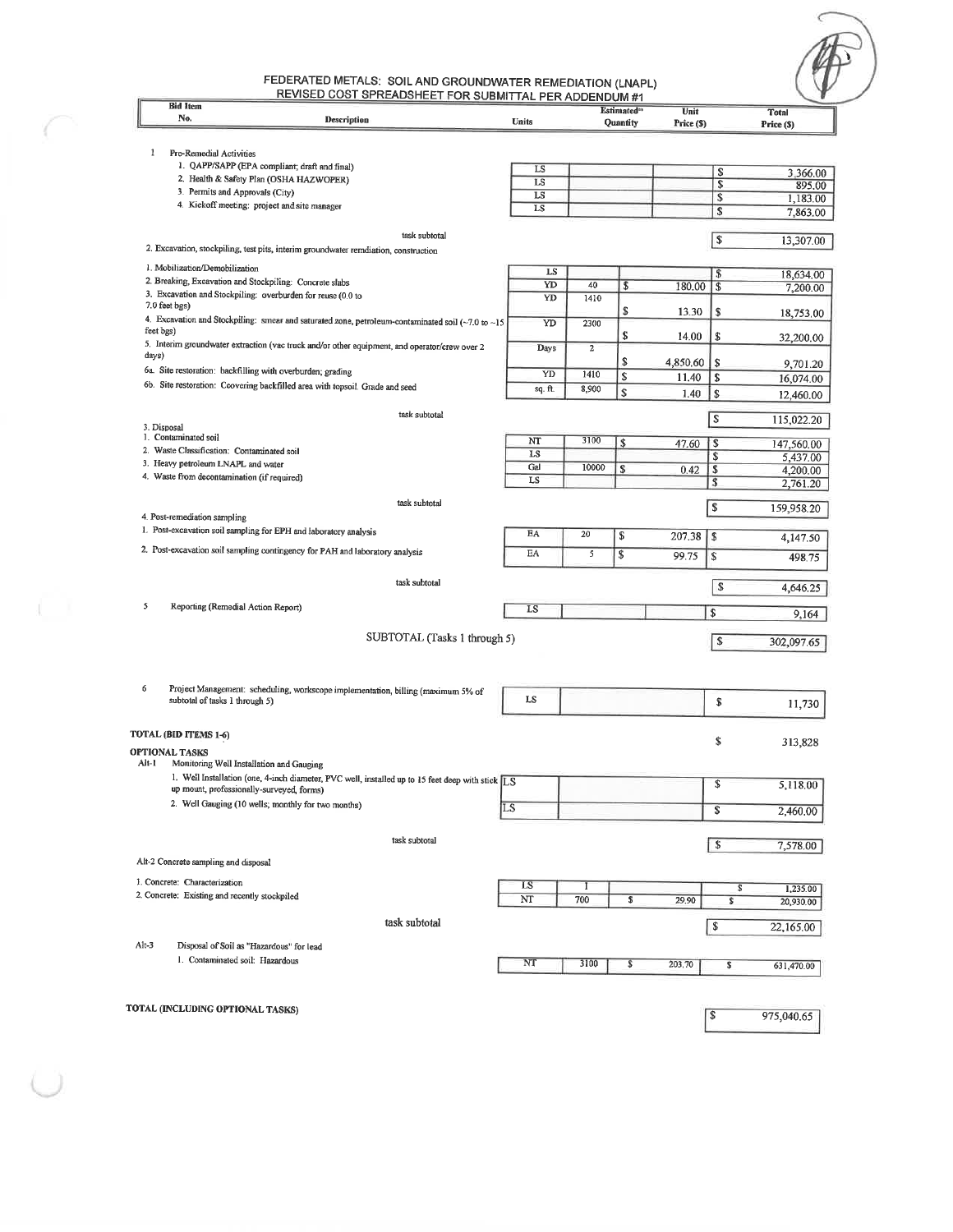FEDERATED METALS: SOIL AND GROUNDWATER REMEDIATION (LNAPL)<br>REVISED COST SPREADSHEET FOR SUBMITTAL PER ADDENDUM #1



| <b>Bid Item</b><br>No.         | Description                                                                                                                                                            | <b>Units</b> | Estimated <sup>(1)</sup><br>Quantity | - Unit<br>Price (S) | Total<br>Price(5)  |
|--------------------------------|------------------------------------------------------------------------------------------------------------------------------------------------------------------------|--------------|--------------------------------------|---------------------|--------------------|
|                                |                                                                                                                                                                        |              |                                      |                     |                    |
| 1                              | Pre-Remedial Activities<br>1. QAPP/SAPP (EPA compliant; draft and final)                                                                                               | LS           |                                      |                     | \$3,980            |
|                                | 2. Health & Safety Plan (OSHA HAZWOPER)                                                                                                                                | LS           |                                      |                     | \$590              |
|                                | 3. Permits and Approvals (City)                                                                                                                                        | <b>LS</b>    |                                      |                     | \$720              |
|                                | 4. Kickoff meeting: project and site manager                                                                                                                           | LS           |                                      |                     | \$1,760            |
|                                |                                                                                                                                                                        |              |                                      |                     |                    |
|                                | task subtotal                                                                                                                                                          |              |                                      |                     | \$7,050            |
| $\overline{c}$                 | Excavation, stockpiling, test pits, interim groundwater<br>remdiation, construction                                                                                    |              |                                      |                     |                    |
|                                | 1. Mobilization/Demobilization                                                                                                                                         | LS           |                                      |                     | \$12,775           |
|                                | 2. Breaking, Excavation and Stockpiling: Concrete slabs                                                                                                                | YD           | 40                                   | \$51.50             | \$2,060            |
|                                | 3. Excavation and Stockpiling: overburden for reuse (0.0 to<br>7.0 feet bgs)                                                                                           | YD           | 1410                                 | \$5.55              | \$7,825            |
|                                | 4. Excavation and Stockpiling: smear and saturated zone,<br>petroleum-contaminated soil $(-7.0 \text{ to } -15 \text{ feet bg})$                                       | YD           | 2300                                 | \$9,53              | \$21,925           |
|                                | 5. Interim groundwater extraction (vac truck and/or other<br>equipment, and operator/crew over 2 days)                                                                 | Days         | $\overline{2}$                       | \$1,437.50          | \$2,875            |
|                                | 6a. Site restoration: backfilling with overburden; grading                                                                                                             | YD           | 1410                                 | \$5.55              | \$7,825            |
|                                | 6b. Site restoration: Covering backfilled area with topsoil.<br>Grade and seed *RCA instead of topsoil and seed as per<br><b>SESC Plan</b>                             | sq. ft.      | 8,900                                | \$0.38              | \$3,380            |
|                                | task subtotal                                                                                                                                                          |              |                                      |                     | \$58,665           |
| 3                              | Disposal                                                                                                                                                               |              |                                      |                     |                    |
|                                | 1. Contaminated soil                                                                                                                                                   | NT           | 3100                                 | \$50.94             | \$157,910          |
|                                | 2. Waste Classification: Contaminated soil                                                                                                                             | LS<br>Gal    | 10000                                | \$0.70              | \$7,785<br>\$7,000 |
|                                | 3. Heavy petroleum LNAPL and water<br>4. Waste from decontamination (if required)                                                                                      | LS           |                                      |                     | \$2,700            |
|                                |                                                                                                                                                                        |              |                                      |                     |                    |
|                                | task subtotal                                                                                                                                                          |              |                                      |                     | \$175,395          |
| 4                              | Post-remediation sampling<br>1. Post-excavation soil sampling for EPH and laboratory                                                                                   | EA.          | 20                                   | \$192.00            | \$3,840            |
|                                | analysis<br>2. Post-excavation soil sampling contingency for PAH and                                                                                                   | EA           | 5                                    | \$180.00            | \$900              |
|                                | laboratory analysis                                                                                                                                                    |              |                                      |                     |                    |
|                                | task subtotal                                                                                                                                                          |              |                                      |                     | \$4,740            |
| 5                              | Reporting (Remedial Action Report)                                                                                                                                     | LS           |                                      |                     | \$4,800            |
|                                | SUBTOTAL (Tasks 1 through 5)                                                                                                                                           |              |                                      |                     | \$4,800            |
|                                |                                                                                                                                                                        |              |                                      |                     |                    |
| 6                              | Project Management: scheduling, workscope implementation,                                                                                                              | LS           |                                      |                     | \$6,000            |
|                                | billing (maximum 5% of subtotal of tasks 1 through 5)                                                                                                                  |              |                                      |                     |                    |
|                                |                                                                                                                                                                        |              |                                      |                     |                    |
|                                | TOTAL (BID ITEMS 1-6)                                                                                                                                                  |              |                                      |                     | \$256,650          |
| <b>OPTIONAL TASKS</b><br>Alt-1 |                                                                                                                                                                        |              |                                      |                     |                    |
|                                | Monitoring Well Installation and Gauging<br>1. Well Installation (one, 4-inch diameter, PVC well, installed<br>up to 15 feet deep with stick up mount, professionally- | LS           |                                      |                     | \$5,270            |
|                                | surveyed, forms)                                                                                                                                                       |              |                                      |                     |                    |
|                                | 2. Well Gauging (10 wells; monthly for two months)                                                                                                                     | LS           |                                      |                     | \$1,060            |
|                                | task subtotal                                                                                                                                                          |              |                                      |                     | \$6,330            |
| $Alt-2$                        | Concrete sampling and disposal<br>1. Concrete: Characterization                                                                                                        | LS           | $\bf{l}$                             |                     | \$1,700            |
|                                | 2. Concrete: Existing and recently stockpiled *Assumes Non-                                                                                                            | NT           | 700                                  | \$52.86             | \$37,000           |
|                                | <b>Haz Disposal</b>                                                                                                                                                    |              |                                      |                     |                    |
|                                | task subtotal                                                                                                                                                          |              |                                      |                     | \$38,700           |
|                                |                                                                                                                                                                        |              |                                      |                     |                    |
| $Alt-3$                        | Disposal of Soil as "Hazardous" for lead                                                                                                                               |              |                                      |                     |                    |
|                                | 1. Contaminated soil: Hazardous *Cost for Transport and                                                                                                                | NT           | 3100                                 | \$226.80            | \$703,080          |

 $$1,004,760$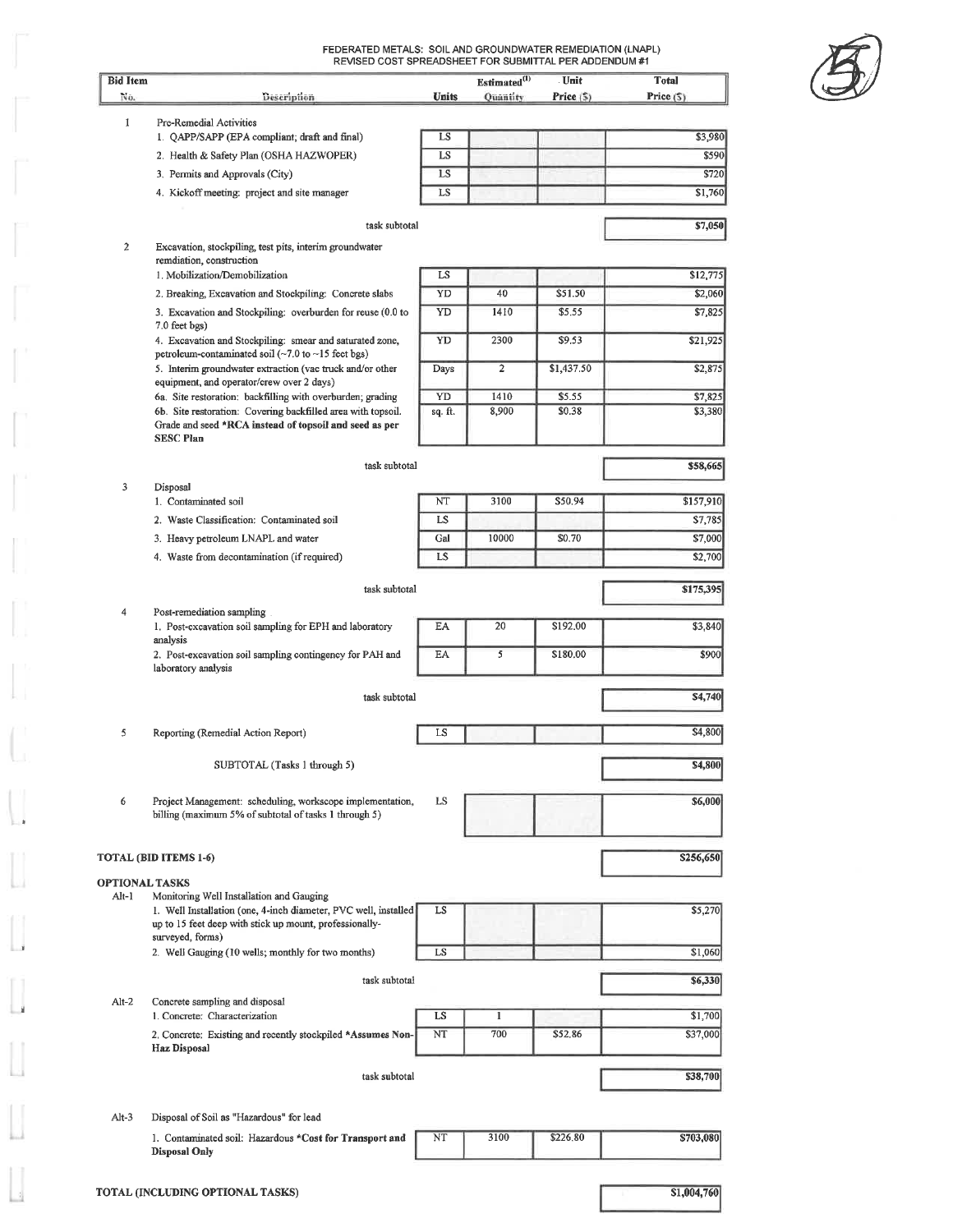| <b>Bid Item</b>         |                                                                                                                                                |              | Estimated <sup>(1)</sup> | SUBMITTAL PER ADDENDUM #1<br>Unit | <b>Total</b> |
|-------------------------|------------------------------------------------------------------------------------------------------------------------------------------------|--------------|--------------------------|-----------------------------------|--------------|
| No.                     | Description                                                                                                                                    | <b>Units</b> | Quantity                 | Price $(S)$                       | Price (\$)   |
| $\mathbf{I}$            | Pre-Remedial Activities                                                                                                                        |              |                          |                                   |              |
|                         | 1. QAPP/SAPP (EPA compliant; draft and final)                                                                                                  | LS           | 1                        | 2,000                             | 2,000        |
|                         | 2. Health & Safety Plan (OSHA HAZWOPER)                                                                                                        | LS           | 1                        | 1,000                             | 1,000        |
|                         | 3. Permits and Approvals (City)                                                                                                                | LS           | 1                        | 500                               | 500          |
|                         | 4. Kickoff meeting: project and site manager                                                                                                   | LS           | $\mathbf{1}$             | 1,600                             | 1,600        |
|                         | task subtotal                                                                                                                                  |              |                          |                                   | 5,100        |
| $\overline{2}$          | Excavation, stockpiling, test pits, interim groundwater<br>remdiation, construction                                                            |              |                          |                                   |              |
|                         | 1. Mobilization/Demobilization                                                                                                                 | LS           | 1                        | 15,000                            | 15,000       |
|                         | 2. Breaking, Excavation and Stockpiling: Concrete slabs                                                                                        | YD           | 40                       | 205                               | 8,200        |
|                         | 3. Excavation and Stockpiling: overburden for reuse (0.0 to<br>7.0 feet bgs)                                                                   | YD           | 1410                     | 9                                 | 12,690       |
|                         | 4. Excavation and Stockpiling: smear and saturated zone,                                                                                       | YD           | 2300                     | 7                                 |              |
|                         | petroleum-contaminated soil ( $\sim$ 7.0 to $\sim$ 15 feet bgs)<br>5. Interim groundwater extraction (vac truck and/or other                   | Days         | $\mathbf{2}$             |                                   | 16,100       |
|                         | equipment, and operator/crew over 2 days)                                                                                                      |              |                          | 7,000                             | 14,000       |
|                         | 6a. Site restoration: backfilling with overburden; grading<br>6b. Site restoration: Ccovering backfilled area with topsoil.                    | YD           | 1410                     | 3                                 | 4,230        |
|                         | Grade and seed                                                                                                                                 | sq. ft.      | 8,900                    | 1                                 | 8,900        |
|                         | task subtotal                                                                                                                                  |              |                          |                                   | 79,120       |
| 3                       | Disposal                                                                                                                                       |              |                          |                                   |              |
|                         | 1. Contaminated soil                                                                                                                           | NT           | 3100                     | 48                                | 148,800      |
|                         | 2. Waste Classification: Contaminated soil                                                                                                     | LS           | $\overline{\mathbf{1}}$  | 4,200                             | 4,200        |
|                         | 3. Heavy petroleum LNAPL and water                                                                                                             | Gal          | 10000                    | 1,90                              | 19,000       |
|                         | 4. Waste from decontamination (if required)                                                                                                    | LS           | 1                        | 2,000                             | 2,000        |
| $\overline{\mathbf{4}}$ | task subtotal                                                                                                                                  |              |                          |                                   | 174,000      |
|                         | Post-remediation sampling _<br>1. Post-excavation soil sampling for EPH and laboratory<br>analysis                                             | ΕA           | 20                       | 260                               | 5,200        |
|                         | 2. Post-excavation soil sampling contingency for PAH and<br>laboratory analysis                                                                | EA           | 5                        | 150                               | 750          |
|                         | task subtotal                                                                                                                                  |              |                          |                                   | 5,950        |
| 5                       | Reporting (Remedial Action Report)                                                                                                             | LS           | 1                        | 5,200                             | 5,200        |
| ٠                       | SUBTOTAL (Tasks 1 through 5)                                                                                                                   |              |                          |                                   | 269,370      |
|                         |                                                                                                                                                |              |                          |                                   |              |
| 6                       | Project Management: scheduling, workscope implementation,<br>billing (maximum 5% of subtotal of tasks 1 through 5)                             | LS           |                          |                                   | 10,775       |
|                         | TOTAL (BID ITEMS 1-6)                                                                                                                          |              |                          |                                   |              |
| <b>OPTIONAL TASKS</b>   |                                                                                                                                                |              |                          |                                   | 280,145      |
| Alt-1                   | Monitoring Well Installation and Gauging                                                                                                       |              |                          |                                   |              |
|                         | 1. Well Installation (one, 4-inch diameter, PVC well, installed<br>up to 15 feet deep with stick up mount, professionally-<br>surveyed, forms) | LS           |                          | 4,500                             | 4,500        |
|                         | 2. Well Gauging (10 wells; monthly for two months)                                                                                             | LS           | 2                        | 650                               | 1.300        |
|                         | task subtotal                                                                                                                                  |              |                          |                                   | $-5,800$     |
| $Alt-2$                 | Concrete sampling and disposal                                                                                                                 |              |                          |                                   |              |
|                         | 1. Concrete: Characterization                                                                                                                  | LS           | I                        | 3,500                             | 3,500        |
|                         | 2. Concrete: Existing and recently stockpiled                                                                                                  | NT           | 700                      | 62                                | 43,400       |
|                         | task subtotal                                                                                                                                  |              |                          |                                   | 46,900       |
| Alt-3                   | Disposal of Soil as "Hazardous" for lead                                                                                                       |              |                          |                                   |              |
|                         | 1. Contaminated soil: Hazardous                                                                                                                | NT           | 3100                     | 225                               | 697,500      |
|                         | TOTAL (INCLUDING OPTIONAL TASKS)                                                                                                               |              |                          |                                   |              |
|                         |                                                                                                                                                |              |                          |                                   | 1,030,345    |

ſ

 $\Box$ 

Ł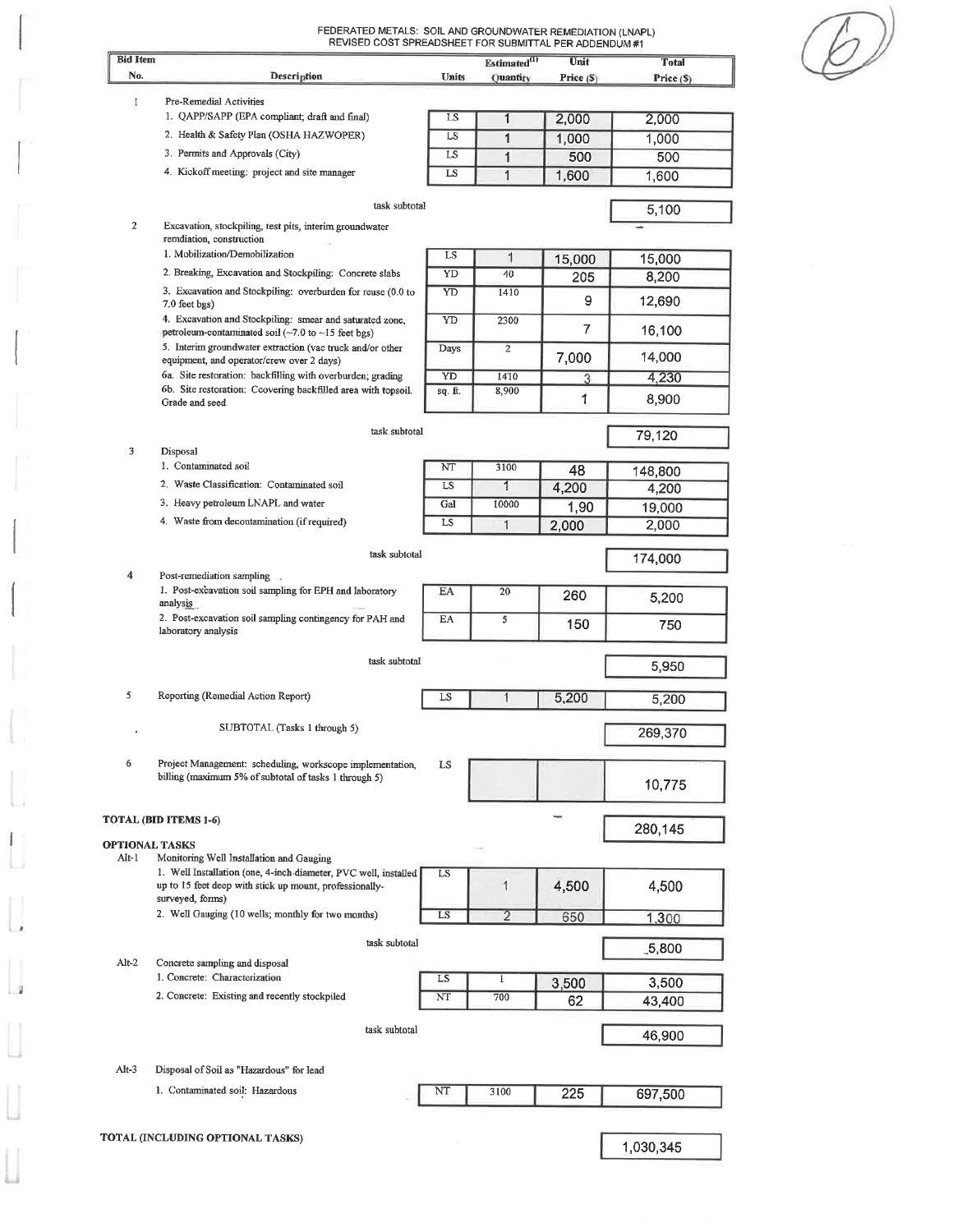| <b>Bid Item</b> |                                                                                                                            |         | Estimated <sup>(1)</sup> | REVISED COST SPREADSHEET FOR SUBMITTAL PER ADDENDUM #1<br>Unit | <b>Total</b> |
|-----------------|----------------------------------------------------------------------------------------------------------------------------|---------|--------------------------|----------------------------------------------------------------|--------------|
| No.             | Description                                                                                                                | Units   | Ouantity                 | Price (S)                                                      | Price (S)    |
|                 |                                                                                                                            |         |                          |                                                                |              |
| ı               | Pre-Remedial Activities                                                                                                    |         |                          |                                                                |              |
|                 | 1. QAPP/SAPP (EPA compliant; draft and final)                                                                              | LS      |                          |                                                                | 2,750        |
|                 | 2. Health & Safety Plan (OSHA HAZWOPER)                                                                                    | LS      |                          |                                                                | 1,920        |
|                 | 3. Permits and Approvals (City)                                                                                            | LS      |                          |                                                                | 825          |
|                 | 4. Kickoff meeting: project and site manager                                                                               | LS      |                          |                                                                | 1,000        |
|                 |                                                                                                                            |         |                          |                                                                |              |
|                 | task subtotal                                                                                                              |         |                          |                                                                | 6,495        |
| 2               | Excavation, stockpiling, test pits, interim groundwater                                                                    |         |                          |                                                                |              |
|                 | remdiation, construction<br>1. Mobilization/Demobilization                                                                 | LS      |                          |                                                                | 20,966       |
|                 | 2. Breaking, Excavation and Stockpiling: Concrete slabs                                                                    | YD      | 40                       | 23.96                                                          | 958          |
|                 |                                                                                                                            |         |                          |                                                                |              |
|                 | 3. Excavation and Stockpiling: overburden for reuse (0.0 to<br>7.0 feet bgs)                                               | YD      | 1410                     | 23.96                                                          | 33,784       |
|                 | 4. Excavation and Stockpiling: smear and saturated zone,                                                                   | YD      | 2300                     | 21.40                                                          | 49,220       |
|                 | petroleum-contaminated soil (~7.0 to ~15 feet bgs)                                                                         |         |                          |                                                                |              |
|                 | 5. Interim groundwater extraction (vac truck and/or other                                                                  | Days    | $\overline{2}$           | 5,681                                                          | 11,362       |
|                 | equipment, and operator/crew over 2 days)<br>6a. Site restoration: backfilling with overburden; grading                    | YD      | 1410                     | 18.21                                                          | 25,353       |
|                 | 6b. Site restoration: Ccovering backfilled area with topsoil.                                                              | sq. ft. | 8,900                    | 0.88                                                           | 7,863        |
|                 | Grade and seed                                                                                                             |         |                          |                                                                |              |
|                 |                                                                                                                            |         |                          |                                                                |              |
|                 | task subtotal                                                                                                              |         |                          |                                                                | 149,506      |
| 3               | Disposal                                                                                                                   |         |                          |                                                                |              |
|                 | 1. Contaminated soil                                                                                                       | NT      | 3100                     | 47.025                                                         | 145,777.50   |
|                 | 2. Waste Classification: Contaminated soil                                                                                 | LS      |                          |                                                                | 5500         |
|                 | 3. Heavy petroleum LNAPL and water                                                                                         | Gal     | 10000                    | 0.78                                                           | 8,580        |
|                 | 4. Waste from decontamination (if required)                                                                                | LS      |                          |                                                                | 800          |
|                 |                                                                                                                            |         |                          |                                                                |              |
|                 | task subtotal                                                                                                              |         |                          |                                                                | 160,657.50   |
| 4               | Post-remediation sampling                                                                                                  |         |                          |                                                                |              |
|                 | 1. Post-excavation soil sampling for EPH and laboratory                                                                    | EA      | 20                       | 120                                                            | 2,640        |
|                 | analysis                                                                                                                   |         |                          |                                                                |              |
|                 | 2. Post-excavation soil sampling contingency for PAH and                                                                   | EA      | 5                        | 100                                                            | 550          |
|                 | laboratory analysis                                                                                                        |         |                          |                                                                |              |
|                 | task subtotal                                                                                                              |         |                          |                                                                | 3,190        |
|                 |                                                                                                                            |         |                          |                                                                |              |
| 5               | Reporting (Remedial Action Report)                                                                                         | LS      |                          |                                                                | 7,700        |
|                 |                                                                                                                            |         |                          |                                                                |              |
|                 | SUBTOTAL (Tasks 1 through 5)                                                                                               |         |                          |                                                                | 7,700        |
|                 |                                                                                                                            |         |                          |                                                                |              |
| 6               | Project Management: scheduling, workscope implementation,                                                                  | LS      |                          |                                                                |              |
|                 | billing (maximum 5% of subtotal of tasks 1 through 5)                                                                      |         |                          |                                                                | 6,080        |
|                 |                                                                                                                            |         |                          |                                                                |              |
|                 |                                                                                                                            |         |                          |                                                                |              |
|                 | TOTAL (BID ITEMS 1-6)                                                                                                      |         |                          |                                                                | 6,080        |
|                 | <b>OPTIONAL TASKS</b>                                                                                                      |         |                          |                                                                |              |
| Alt-1           | Monitoring Well Installation and Gauging                                                                                   |         |                          |                                                                |              |
|                 | 1. Well Installation (one, 4-inch diameter, PVC well, installed<br>up to 15 feet deep with stick up mount, professionally- | LS      |                          |                                                                | 9,900        |
|                 | surveyed, forms)                                                                                                           |         |                          |                                                                |              |
|                 |                                                                                                                            |         |                          |                                                                | 5,280        |
|                 | 2. Well Gauging (10 wells; monthly for two months)                                                                         | LS      |                          |                                                                |              |
|                 |                                                                                                                            |         |                          |                                                                |              |
|                 | task subtotal                                                                                                              |         |                          |                                                                | 15,180       |
| $Alt-2$         | Concrete sampling and disposal                                                                                             |         |                          |                                                                |              |
|                 | 1. Concrete: Characterization                                                                                              | LS      | $\mathbf{1}$             |                                                                | 1,100        |
|                 | 2. Concrete: Existing and recently stockpiled                                                                              | NT      | 700                      | 94.54                                                          | 66,178       |
|                 |                                                                                                                            |         |                          |                                                                |              |
|                 | task subtotal                                                                                                              |         |                          |                                                                | 67,278       |
|                 |                                                                                                                            |         |                          |                                                                |              |
|                 |                                                                                                                            |         |                          |                                                                |              |
| $Alt-3$         | Disposal of Soil as "Hazardous" for lead                                                                                   |         |                          |                                                                |              |
|                 | 1. Contaminated soil: Hazardous                                                                                            | NT      | 3100                     | 199.28                                                         | 617,768      |

1,033,854.50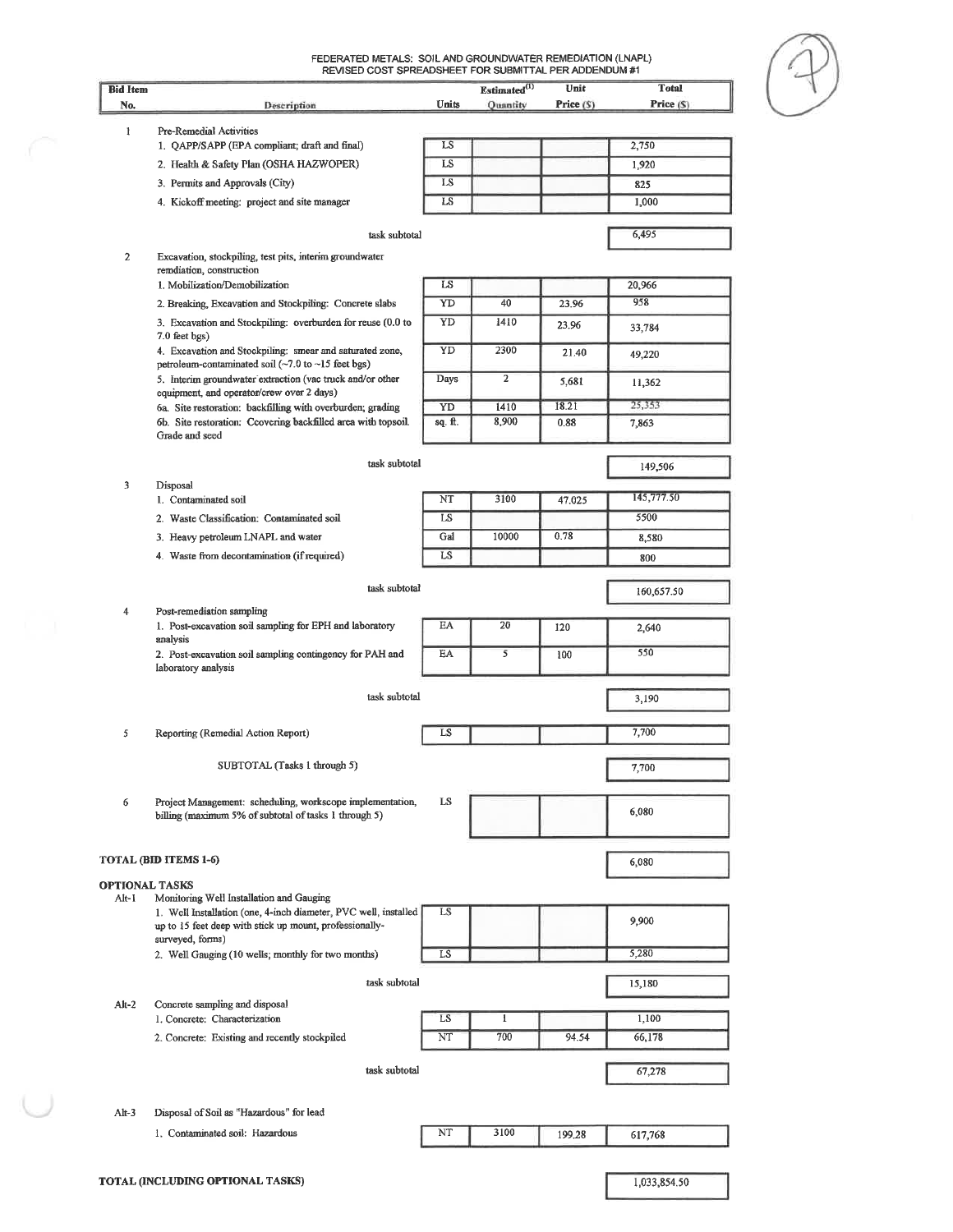| <b>Bid Item</b>         | REVISED COST SPREADSHEET FOR SUBMITTAL PER ADDENDUM #1                                                                                            |         | Estimated <sup>(1)</sup> | Unit      | <b>Total</b>                       |
|-------------------------|---------------------------------------------------------------------------------------------------------------------------------------------------|---------|--------------------------|-----------|------------------------------------|
| No.                     | Description                                                                                                                                       | Units   | Quantity                 | Price (S) | Price (\$)                         |
| $\mathbf{I}$            | Pre-Remedial Activities                                                                                                                           |         |                          |           |                                    |
|                         | 1. QAPP/SAPP (EPA compliant; draft and final)                                                                                                     | LS      |                          |           | \$1,000.00                         |
|                         | 2. Health & Safety Plan (OSHA HAZWOPER)                                                                                                           | LS      |                          |           | \$500.00                           |
|                         | 3. Permits and Approvals (City)                                                                                                                   | LS      |                          |           | \$500.00                           |
|                         | 4. Kickoff meeting: project and site manager                                                                                                      | LS      |                          |           | \$1,000.00                         |
| $\overline{\mathbf{2}}$ | task subtotal<br>Excavation, stockpiling, test pits, interim groundwater                                                                          |         |                          |           | \$3,000.00                         |
|                         | remdiation, construction                                                                                                                          |         |                          |           |                                    |
|                         | 1. Mobilization/Demobilization                                                                                                                    | LS      |                          |           | \$4,000.00                         |
|                         | 2. Breaking, Excavation and Stockpiling: Concrete slabs                                                                                           | YD      | 40                       | \$50.00   | \$2,000.00                         |
|                         | 3. Excavation and Stockpiling: overburden for reuse (0.0 to<br>7.0 feet bgs)                                                                      | YD      | 1410                     | \$20.00   | \$28,200.00                        |
|                         | 4. Excavation and Stockpiling: smear and saturated zone,<br>petroleum-contaminated soil $(\sim 7.0 \text{ to } \sim 15 \text{ feet} \text{ bgs})$ | YD      | 2300                     | \$25.00   | \$57,500.00                        |
|                         | 5. Interim groundwater extraction (vac truck and/or other<br>equipment, and operator/crew over 2 days)                                            | Days    | $\overline{2}$           | \$1,800   | \$3,600.00                         |
|                         | 6a. Site restoration: backfilling with overburden; grading                                                                                        | YD      | 1410                     | \$48.00   | \$67,680.00                        |
|                         | 6b. Site restoration: Ccovering backfilled area with topsoil.<br>Grade and seed                                                                   | sq. ft. | 8,900                    | \$4.00    | \$35,600.00                        |
| 3                       | task subtotal                                                                                                                                     |         |                          |           | \$198,580,00                       |
|                         | Disposal<br>1. Contaminated soil                                                                                                                  | NT      | 3100                     | \$62.00   | \$192,200.00                       |
|                         | 2. Waste Classification: Contaminated soil                                                                                                        | LS      |                          |           | 3,000.00                           |
|                         | 3. Heavy petroleum LNAPL and water                                                                                                                | Gal     | 10000                    | \$1.10    | .000.00                            |
|                         | 4. Waste from decontamination (if required)                                                                                                       | LS      |                          |           | \$<br>3,000.00                     |
|                         |                                                                                                                                                   |         |                          |           |                                    |
| 4                       | task subtotal<br>Post-remediation sampling                                                                                                        |         |                          |           | \$209,200.00                       |
|                         | 1. Post-excavation soil sampling for EPH and laboratory<br>analysis                                                                               | EA      | 20                       | \$120.00] | \$2,400.00                         |
|                         | 2. Post-excavation soil sampling contingency for PAH and<br>laboratory analysis                                                                   | EA      | 5                        | \$275.00  | \$<br>1,375.00                     |
|                         | task subtotal                                                                                                                                     |         |                          |           | 3,775.00<br>\$                     |
| 5                       | Reporting (Remedial Action Report)                                                                                                                | LS      |                          |           | 7.000.00                           |
|                         |                                                                                                                                                   |         |                          |           |                                    |
|                         | SUBTOTAL (Tasks 1 through 5)                                                                                                                      |         |                          |           | \$421,555.00                       |
| 6                       | Project Management: scheduling, workscope implementation,<br>billing (maximum 5% of subtotal of tasks 1 through 5)                                | LS      |                          |           | 13,200.00<br>\$                    |
|                         | TOTAL (BID ITEMS 1-6)                                                                                                                             |         |                          |           | \$434,755.00                       |
| <b>OPTIONAL TASKS</b>   |                                                                                                                                                   |         |                          |           |                                    |
| Alt-1                   | Monitoring Well Installation and Gauging                                                                                                          |         |                          |           |                                    |
|                         | 1. Well Installation (one, 4-inch diameter, PVC well, installed<br>up to 15 feet deep with stick up mount, professionally-                        | LS      |                          |           | \$<br>5,500.00                     |
|                         | surveyed, forms)<br>2. Well Gauging (10 wells, monthly for two months)                                                                            | LS      |                          |           | .000.00                            |
|                         | task subtotal                                                                                                                                     |         |                          |           | \$<br>8,500.00                     |
| $Alt-2$                 | Concrete sampling and disposal                                                                                                                    |         |                          |           |                                    |
|                         | 1. Concrete: Characterization                                                                                                                     | LS      | 1                        |           | 3000.00<br>$\overline{\mathbb{S}}$ |
|                         | 2. Concrete: Existing and recently stockpiled                                                                                                     | NT      | 700                      | \$90.00   | 63,000.00<br>S                     |
|                         | task subtotal                                                                                                                                     |         |                          |           | 66,000.00                          |
| $Alt-3$                 | Disposal of Soil as "Hazardous" for lead                                                                                                          |         |                          |           |                                    |
|                         | 1. Contaminated soil: Hazardous                                                                                                                   | NT      | 3100                     |           | \$170.00 \$527,000.00              |
|                         | TOTAL (INCLUDING OPTIONAL TASKS)                                                                                                                  |         |                          |           |                                    |
|                         |                                                                                                                                                   |         |                          |           | \$1,036,255.00                     |

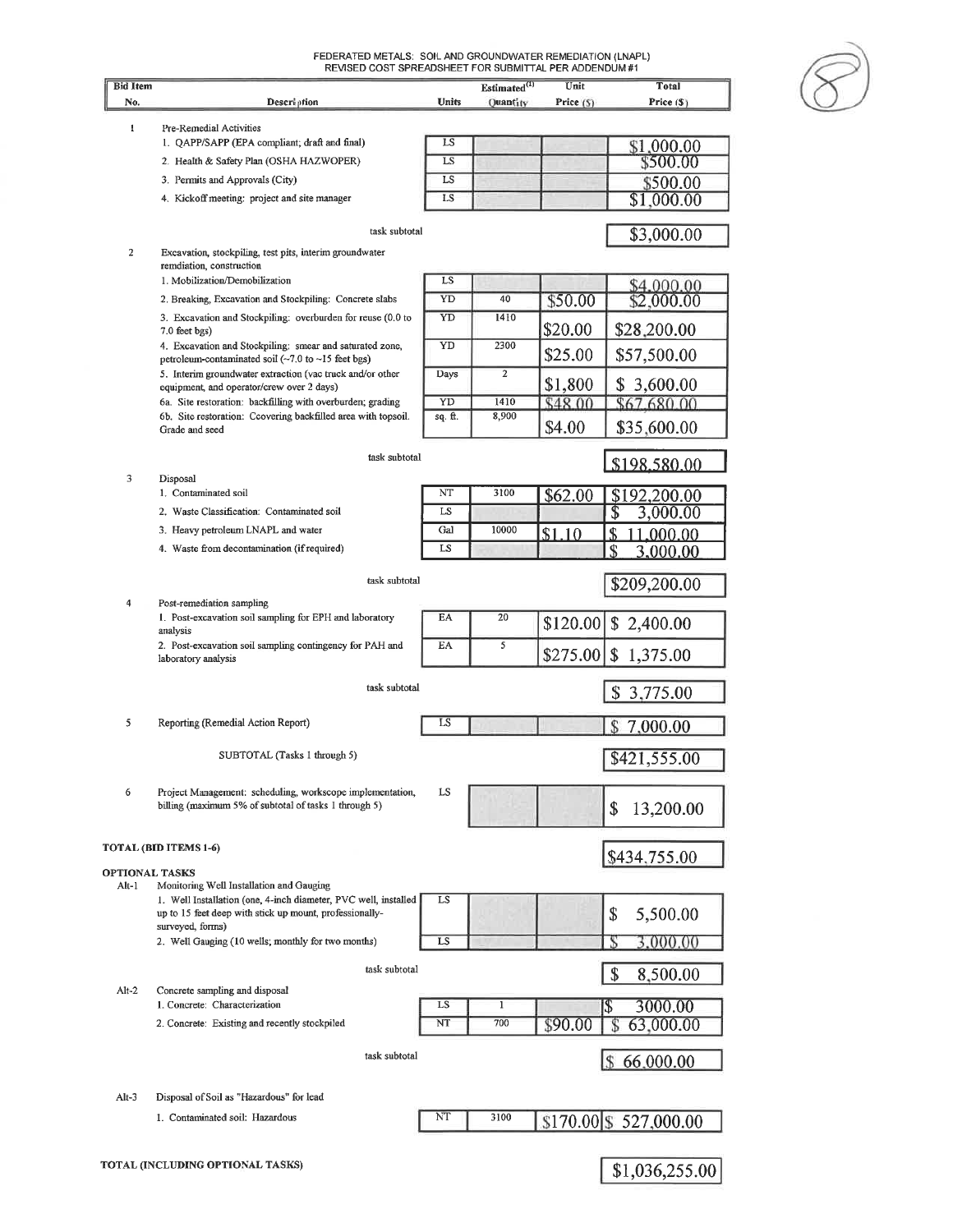| <b>Bid Item</b>                  | Description                                                                                                                                   | Units    | $Estimated$ <sup>(1)</sup><br>Quantity | Unit<br>Price (\$) | Total<br>Price (\$) |
|----------------------------------|-----------------------------------------------------------------------------------------------------------------------------------------------|----------|----------------------------------------|--------------------|---------------------|
| No.                              |                                                                                                                                               |          |                                        |                    |                     |
| $\mathbf{I}$                     | Pre-Remedial Activities<br>1. QAPP/SAPP (EPA compliant; draft and final)                                                                      | LS       |                                        |                    | 2,180.00            |
|                                  | 2. Health & Safety Plan (OSHA HAZWOPER)                                                                                                       | LS       |                                        |                    | 1,500.00            |
|                                  | 3. Permits and Approvals (City)                                                                                                               | LS       |                                        |                    | 500.00              |
|                                  | 4. Kickoff meeting: project and site manager                                                                                                  | LS       |                                        |                    | 2,000.00            |
|                                  |                                                                                                                                               |          |                                        |                    |                     |
|                                  | task subtotal                                                                                                                                 |          |                                        |                    | 6,180.00            |
| 2                                | Excavation, stockpiling, test pits, interim groundwater<br>remdiation, construction                                                           |          |                                        |                    |                     |
|                                  | 1. Mobilization/Demobilization                                                                                                                | LS       |                                        |                    | 5,000.00            |
|                                  | 2. Breaking, Excavation and Stockpiling: Concrete slabs                                                                                       | YD       | 40                                     |                    | 5,560.00            |
|                                  | 3. Excavation and Stockpiling: overburden for reuse (0.0 to<br>7.0 feet bgs)                                                                  | YD       | 1410                                   |                    | 14,100.00           |
|                                  | 4. Excavation and Stockpiling: smear and saturated zone,<br>petroleum-contaminated soil (~7.0 to ~15 feet bgs)                                | YD       | 2300                                   |                    | 55,200.00           |
|                                  | 5. Interim groundwater extraction (vac truck and/or other<br>equipment, and operator/crew over 2 days)                                        | Days     | $\overline{2}$                         |                    | 3,036.00            |
|                                  | 6a. Site restoration: backfilling with overburden; grading<br>6b. Site restoration: Ccovering backfilled area with topsoil.<br>Grade and seed |          | 1410                                   |                    | 24,675.00           |
|                                  |                                                                                                                                               |          | 8,900                                  |                    | 11,570.00           |
|                                  | task subtotal                                                                                                                                 |          |                                        |                    | 119,141.00          |
| 3                                | Disposal                                                                                                                                      |          |                                        |                    |                     |
|                                  | 1. Contaminated soil                                                                                                                          | NT       | 3100                                   |                    | 155,000.00          |
|                                  | 2. Waste Classification: Contaminated soil                                                                                                    | LS       |                                        |                    | 7,329.00            |
|                                  | 3. Heavy petroleum LNAPL and water                                                                                                            | Gal      | 10000                                  |                    | 8,000.00            |
|                                  | 4. Waste from decontamination (if required)                                                                                                   | LS       |                                        |                    | 0                   |
|                                  | task subtotal                                                                                                                                 |          |                                        |                    | 170,329.00          |
| 4                                | Post-remediation sampling<br>1. Post-excavation soil sampling for EPH and laboratory                                                          | EA       | 20                                     |                    |                     |
|                                  | analysis                                                                                                                                      |          |                                        |                    | 3,220.00            |
|                                  | 2. Post-excavation soil sampling contingency for PAH and<br>laboratory analysis                                                               | EA       | 5                                      |                    | 690.00              |
|                                  | task subtotal                                                                                                                                 |          |                                        |                    | 3,910.00            |
| 5                                | Reporting (Remedial Action Report)                                                                                                            | LS       |                                        |                    | 11,020.00           |
|                                  | SUBTOTAL (Tasks 1 through 5)                                                                                                                  |          |                                        |                    |                     |
|                                  |                                                                                                                                               |          |                                        |                    | 310,580.00          |
| 6                                | Project Management: scheduling, workscope implementation,<br>billing (maximum 5% of subtotal of tasks 1 through 5)                            | LS       |                                        |                    | 15,050.00           |
|                                  | TOTAL (BID ITEMS 1-6)                                                                                                                         |          |                                        |                    | 325,630.00          |
|                                  | <b>OPTIONAL TASKS</b>                                                                                                                         |          |                                        |                    |                     |
| Alt-1                            | Monitoring Well Installation and Gauging                                                                                                      |          |                                        |                    |                     |
|                                  | 1. Well Installation (one, 4-inch diameter, PVC well, installed<br>up to 15 feet deep with stick up mount, professionally-                    | LS       |                                        |                    |                     |
|                                  | surveyed, forms)                                                                                                                              |          |                                        |                    | 7,115.00            |
|                                  | 2. Well Gauging (10 wells; monthly for two months)                                                                                            | LS       |                                        |                    | 2,620.00            |
|                                  | task subtotal                                                                                                                                 |          |                                        |                    | 9,735.00            |
| $Alt-2$                          | Concrete sampling and disposal                                                                                                                |          | $\mathbf{1}$                           |                    | 1,798.00            |
|                                  | 1. Concrete: Characterization                                                                                                                 | LS<br>NT | 700                                    | 71.00              | 49,700.00           |
|                                  | 2. Concrete: Existing and recently stockpiled                                                                                                 |          |                                        |                    |                     |
|                                  | task subtotal                                                                                                                                 |          |                                        |                    | 51,498.00           |
|                                  |                                                                                                                                               |          |                                        |                    |                     |
| $Alt-3$                          | Disposal of Soil as "Hazardous" for lead                                                                                                      |          |                                        |                    |                     |
|                                  | 1. Contaminated soil: Hazardous                                                                                                               | NT       | 3100                                   |                    | 787,498.00          |
|                                  |                                                                                                                                               |          |                                        |                    |                     |
| TOTAL (INCLUDING OPTIONAL TASKS) |                                                                                                                                               |          |                                        |                    | 1,174,263.00        |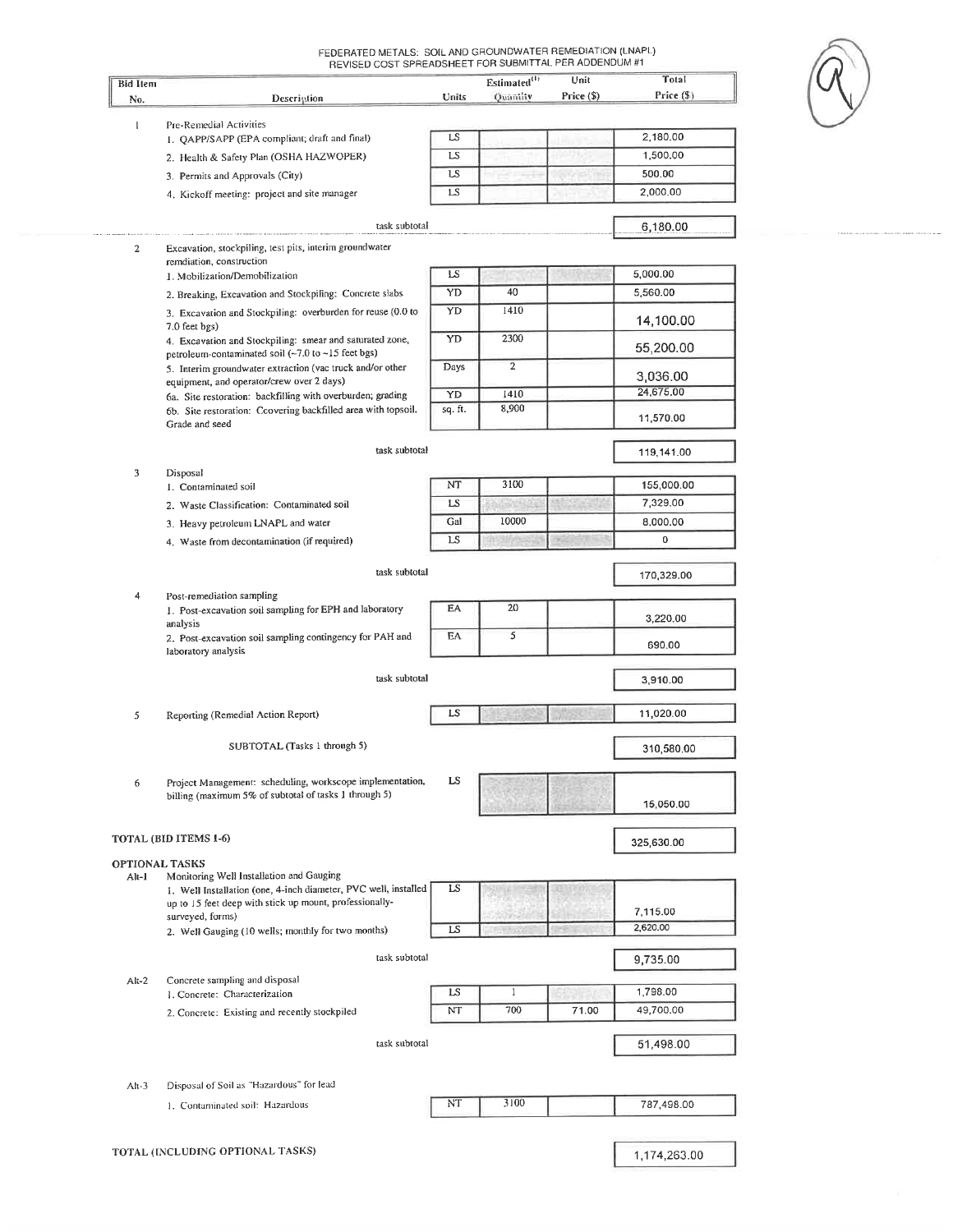FEDERATED METALS: SOIL AND GROUNDWATER REMEDIATION (LNAPL)<br>REVISED COST SPREADSHEET FOR SUBMITTAL PER ADDENDUM #1

| <b>Bid Item</b> |                                                                                                                                                        |          | Estimated <sup>(1)</sup> | Unit       | <b>Total</b>     |
|-----------------|--------------------------------------------------------------------------------------------------------------------------------------------------------|----------|--------------------------|------------|------------------|
| No.             | Description                                                                                                                                            | Units    | Quantity                 | Price (\$) | Price (\$)       |
| 1               | Pre-Remedial Activities                                                                                                                                |          |                          |            |                  |
|                 | 1. QAPP/SAPP (EPA compliant; draft and final)                                                                                                          | LS       |                          |            | \$1,500.00       |
|                 | 2. Health & Safety Plan (OSHA HAZWOPER)                                                                                                                | LS       |                          |            | \$1,500.00       |
|                 | 3. Permits and Approvals (City)                                                                                                                        | LS       |                          |            | \$3,500.00       |
|                 | 4. Kickoff meeting: project and site manager                                                                                                           | LS       |                          |            | \$2,500.00       |
| 2               | task subtotal<br>Excavation, stockpiling, test pits, interim groundwater                                                                               |          |                          |            | \$9,000.00       |
|                 | remdiation, construction                                                                                                                               |          |                          |            |                  |
|                 | 1. Mobilization/Demobilization                                                                                                                         | LS<br>YD | 40                       | \$20.00    | \$15,000.00      |
|                 | 2. Breaking, Excavation and Stockpiling: Concrete slabs<br>3. Excavation and Stockpiling: overburden for reuse (0.0 to                                 | YD       | 1410                     |            | \$<br>800.00     |
|                 | $7.0$ feet $bgs$ )<br>4. Excavation and Stockpiling: smear and saturated zone,                                                                         | YD       | 2300                     | \$6.00     | \$8,460.00       |
|                 | petroleum-contaminated soil $(\sim 7.0 \text{ to } \sim 15 \text{ feet} \text{ bgs})$                                                                  |          |                          | \$6.00     | \$13,800.00      |
|                 | 5. Interim groundwater extraction (vac truck and/or other                                                                                              | Days     | $\overline{2}$           | \$3,750    | \$7,500.00       |
|                 | equipment, and operator/crew over 2 days)<br>6a. Site restoration: backfilling with overburden; grading                                                | YD       | 1410                     | \$3.00     | \$4,230.00       |
|                 | 6b. Site restoration: Ccovering backfilled area with topsoil.                                                                                          | sq. ft.  | 8,900                    |            |                  |
|                 | Grade and seed                                                                                                                                         |          |                          | \$1.00     | \$8,900.00       |
|                 | task subtotal                                                                                                                                          |          |                          |            | \$58,690.00      |
| 3               | Disposal                                                                                                                                               |          |                          |            |                  |
|                 | 1. Contaminated soil                                                                                                                                   | NT       | 3100                     | \$105.00   | \$325,500.00     |
|                 | 2. Waste Classification: Contaminated soil                                                                                                             | LS       |                          |            | 3,500.00<br>S    |
|                 | 3. Heavy petroleum LNAPL and water                                                                                                                     | Gal      | 10000                    | \$1.10     | \$11,000.00<br>S |
|                 | 4. Waste from decontamination (if required)                                                                                                            | LS       |                          |            | 3,500.00         |
| 4               | task subtotal<br>Post-remediation sampling                                                                                                             |          |                          |            | \$343,500.00     |
|                 | 1. Post-excavation soil sampling for EPH and laboratory<br>analysis<br>2. Post-excavation soil sampling contingency for PAH and<br>laboratory analysis | EA       | 20                       | \$365.00   | \$7,300.00       |
|                 |                                                                                                                                                        | EA       | 5                        | \$365.00   | \$1,825.00       |
|                 | task subtotal                                                                                                                                          |          |                          |            | \$9,125.00       |
|                 |                                                                                                                                                        |          |                          |            |                  |
| 5               | Reporting (Remedial Action Report)                                                                                                                     | LS       |                          |            | \$1,500.00       |
|                 | SUBTOTAL (Tasks 1 through 5)                                                                                                                           |          |                          |            | \$1,500.00       |
| 6               | Project Management: scheduling, workscope implementation,<br>billing (maximum 5% of subtotal of tasks 1 through 5)                                     | LS       |                          |            | \$10,000.00      |
|                 | <b>TOTAL (BID ITEMS 1-6)</b>                                                                                                                           |          |                          |            |                  |
|                 | <b>OPTIONAL TASKS</b>                                                                                                                                  |          |                          |            | \$413,815.00     |
| Alt-1           | Monitoring Well Installation and Gauging                                                                                                               |          |                          |            |                  |
|                 | 1. Well Installation (one, 4-inch diameter, PVC well, installed<br>up to 15 feet deep with stick up mount, professionally-                             | LS       |                          |            | \$3,500.00       |
|                 | surveyed, forms)<br>2. Well Gauging (10 wells; monthly for two months)                                                                                 | LS       |                          |            | \$1,000.00       |
|                 |                                                                                                                                                        |          |                          |            |                  |
| $Alt-2$         | task subtotal<br>Concrete sampling and disposal                                                                                                        |          |                          |            | \$4,300.00       |
|                 | 1. Concrete: Characterization                                                                                                                          | LS       | 1                        |            | \$1,500.00       |
|                 | 2. Concrete: Existing and recently stockpiled                                                                                                          | NT       | 700                      | \$200.00   | \$140,000.00     |
|                 |                                                                                                                                                        |          |                          |            |                  |
|                 | task subtotal                                                                                                                                          |          |                          |            | \$141,500.00     |
| $Alt-3$         | Disposal of Soil as "Hazardous" for lead                                                                                                               |          |                          |            |                  |
|                 | 1. Contaminated soil: Hazardous                                                                                                                        | NT       | 3100                     | \$195.00   | \$604,500.00     |
|                 |                                                                                                                                                        |          |                          |            |                  |
|                 | TOTAL (INCLUDING OPTIONAL TASKS)                                                                                                                       |          |                          |            | \$1,182,115.00   |
|                 |                                                                                                                                                        |          |                          |            |                  |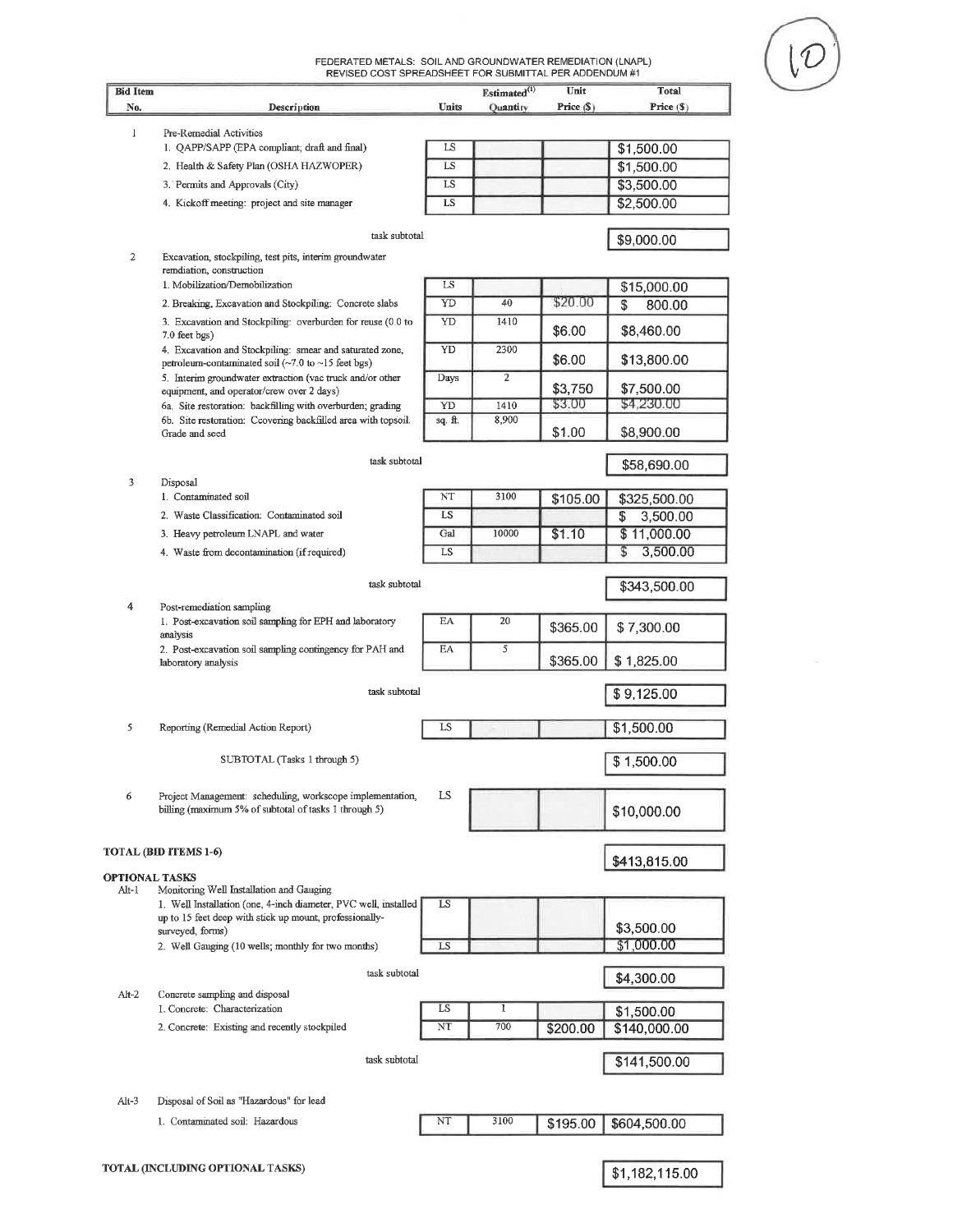| <b>Bid Item</b> | REVISED COST SPREADSHEET FOR SUBMITTAL PER ADDENDUM #1                                                                     |              | Estimated <sup>(1)</sup> | Unit       | <b>Total</b>               |
|-----------------|----------------------------------------------------------------------------------------------------------------------------|--------------|--------------------------|------------|----------------------------|
| No.             | Description                                                                                                                | <b>Units</b> | <b>Quantity</b>          | Price (S)  | Price (5)                  |
| $\mathbf{I}$    | Pre-Remedial Activities                                                                                                    |              |                          |            |                            |
|                 | 1. QAPP/SAPP (EPA compliant; draft and final)                                                                              | LS           |                          |            | \$2,500.00                 |
|                 | 2. Health & Safety Plan (OSHA HAZWOPER)                                                                                    | LS           |                          |            | \$1,750.00                 |
|                 | 3. Permits and Approvals (City)                                                                                            | LS           |                          |            | \$0.00                     |
|                 | 4. Kickoff meeting: project and site manager                                                                               | LS           |                          |            | \$3,500.00                 |
|                 | task subtotal                                                                                                              |              |                          |            | \$7,750.00                 |
| $\overline{2}$  | Excavation, stockpiling, test pits, interim groundwater<br>remdiation, construction                                        |              |                          |            |                            |
|                 | 1. Mobilization/Demobilization                                                                                             | LS           |                          |            | \$10,00.00                 |
|                 | 2. Breaking, Excavation and Stockpiling: Concrete slabs                                                                    | YD           | 40                       | \$159.00   | \$6,6630.00                |
|                 | 3. Excavation and Stockpiling: overburden for reuse (0.0 to<br>7.0 feet bgs)                                               | YD           | 1410                     | \$14.50    | \$20,445.00                |
|                 | 4. Excavation and Stockpiling: smear and saturated zone,<br>petroleum-contaminated soil (~7.0 to ~15 feet bgs)             | YD           | 2300                     | \$14.50    | \$33,350.00                |
|                 | 5. Interim groundwater extraction (vac truck and/or other<br>equipment, and operator/crew over 2 days)                     | Days         | $\overline{c}$           | \$1,850.00 | \$3,700.00                 |
|                 | 6a. Site restoration: backfilling with overburden; grading                                                                 | YD           | 1410                     | \$9.50     | \$12,690.00                |
|                 | 6b. Site restoration: Ccovering backfilled area with topsoil.<br>Grade and seed                                            | sq. ft.      | 8,900                    | \$1.32     | \$11,748.00                |
|                 | task subtotal                                                                                                              |              |                          |            | \$98,293.00                |
| 3               | Disposal<br>1. Contaminated soil                                                                                           | NT           | 3100                     | \$89.00    |                            |
|                 | 2. Waste Classification: Contaminated soil                                                                                 | LS           |                          |            | \$275,900.00<br>\$3,450.00 |
|                 | 3. Heavy petroleum LNAPL and water                                                                                         | Gal          | 10000                    | S1.69      | \$16,900.00                |
|                 | 4. Waste from decontamination (if required)                                                                                | LS           |                          |            | \$2,500.00                 |
|                 |                                                                                                                            |              |                          |            |                            |
| 4               | task subtotal<br>Post-remediation sampling                                                                                 | \$298,750.00 |                          |            |                            |
|                 | 1. Post-excavation soil sampling for EPH and laboratory<br>analysis                                                        | EA           | 20                       | \$650.00   | \$13,000.00                |
|                 | 2. Post-excavation soil sampling contingency for PAH and<br>laboratory analysis                                            | EA           | 5                        | \$750.00   | \$3,750.00                 |
|                 | task subtotal                                                                                                              |              |                          |            | \$16,750.00                |
| 5               | Reporting (Remedial Action Report)                                                                                         | LS           |                          |            | \$3,750.00                 |
|                 | SUBTOTAL (Tasks 1 through 5)                                                                                               |              |                          |            | \$442,807.65               |
| 6               | Project Management: scheduling, workscope implementation,<br>billing (maximum 5% of subtotal of tasks 1 through 5)         | LS           |                          |            | \$21,264.65                |
|                 | TOTAL (BID ITEMS 1-6)                                                                                                      |              |                          |            | \$447,557.65               |
| Alt-1           | <b>OPTIONAL TASKS</b><br>Monitoring Well Installation and Gauging                                                          |              |                          |            |                            |
|                 | 1. Well Installation (one, 4-inch diameter, PVC well, installed<br>up to 15 feet deep with stick up mount, professionally- | LS           |                          |            | \$250.00                   |
|                 | surveyed, forms)<br>2. Well Gauging (10 wells; monthly for two months)                                                     | LS           |                          |            | \$4,500.00                 |
|                 |                                                                                                                            |              |                          |            |                            |
| $Alt-2$         | task subtotal<br>Concrete sampling and disposal                                                                            |              |                          |            | \$4,750.00                 |
|                 | 1. Concrete: Characterization                                                                                              | LS           | 1                        |            | \$1,450.00                 |
|                 | 2. Concrete: Existing and recently stockpiled                                                                              | NT           | 700                      | \$175.00   | \$122,500.00               |
|                 | task subtotal                                                                                                              |              |                          |            | \$123,950.00               |
| $Alt-3$         | Disposal of Soil as "Hazardous" for lead                                                                                   |              |                          |            |                            |
|                 | 1. Contaminated soil: Hazardous                                                                                            | NT           | 3100                     | \$230.00   | \$713,000.00               |
|                 |                                                                                                                            |              |                          |            |                            |
|                 | TOTAL (INCLUDING OPTIONAL TASKS)                                                                                           |              |                          |            | \$1,284,507.65             |

┙